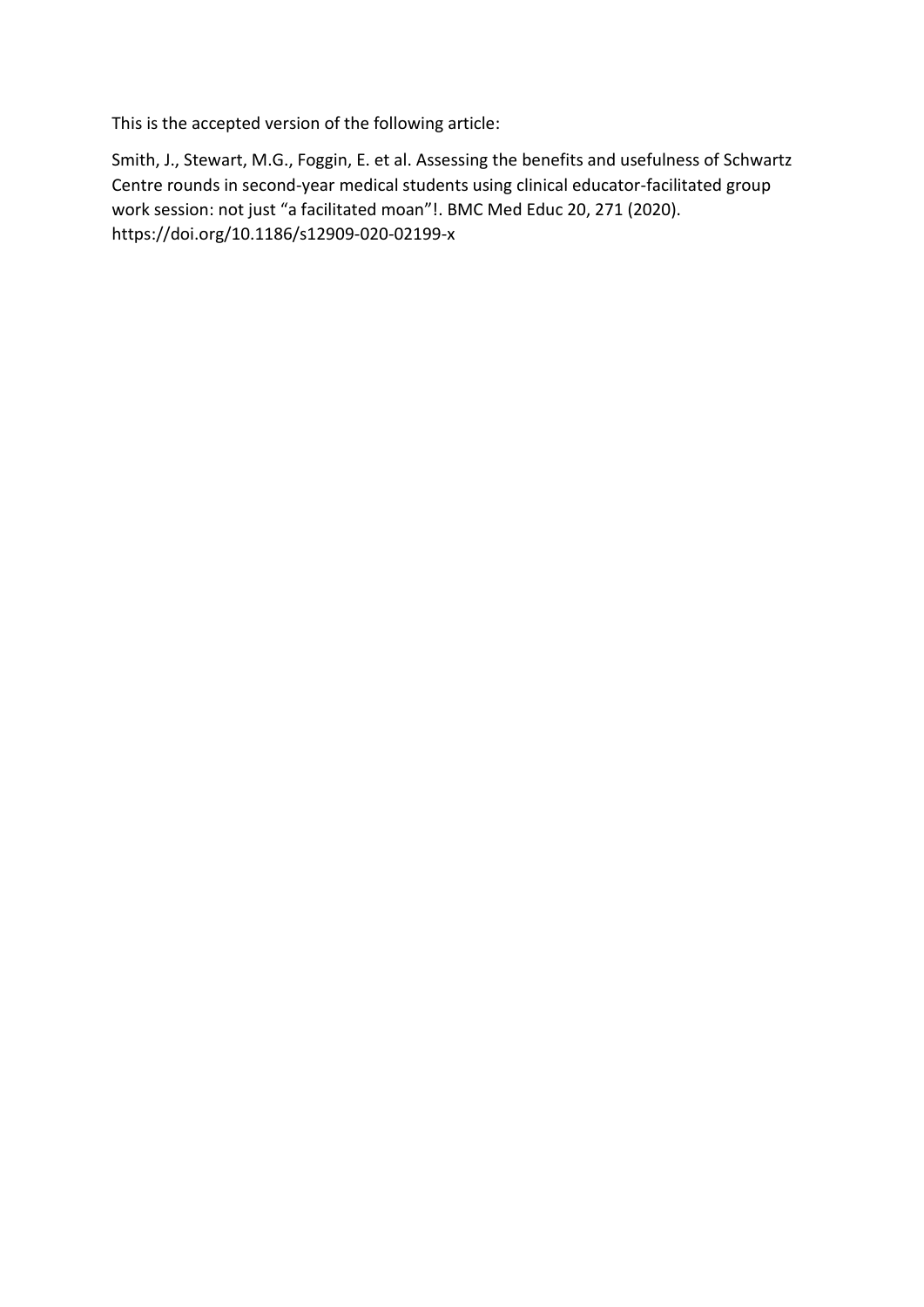**Assessing the benefits and usefulness of Schwartz Centre Rounds in Second-Year Medical Students using Clinical Educator-Facilitated Group Work Session: not just "A Facilitated Moan"!**

Smith J, Stewart MG, Foggin E, Mathews S, Harris J, Thomas P, Cooney A, Stocker CJ

Corresponding author: Dr Claire Stocker [\(claire.stocker@buckingham.ac.uk\)](mailto:claire.stocker@buckingham.ac.uk)

Dr Joshua Smith, [joshua.smith@buckingham.ac.uk](mailto:joshua.smith@buckingham.ac.uk)

Dr Molly Stewart, [molly.stewart@doctors.org.uk](mailto:molly.stewart@doctors.org.uk)

Dr Emily Foggin[, emily.foggin@buckingham.ac.uk](mailto:emily.foggin@buckingham.ac.uk)

Dr Stuart Mathews, [stuart.mathews@buckingham.ac.uk](mailto:stuart.mathews@buckingham.ac.uk)

Professor Joanne Harris, [joanne.harris@buckingham.ac.uk](mailto:joanne.harris@buckingham.ac.uk)

Professor Peter Thomas, [peter.thomas@buckingham.ac.uk](mailto:peter.thomas@buckingham.ac.uk)

Dr Andrew Cooney[, andrew.cooney@mkuh.nhs.uk](mailto:andrew.cooney@mkuh.nhs.uk)

Corresponding address (for all): Medical School Hunter Street University of Buckingham UK MK18 1EG

Conflicts of interest

The authors declare no conflict of interest

This study has been approved by the University of Buckingham Science and Medicine Ethical Review panel.

Key words: SR, undergraduate medical education, resilience, compassion, empathy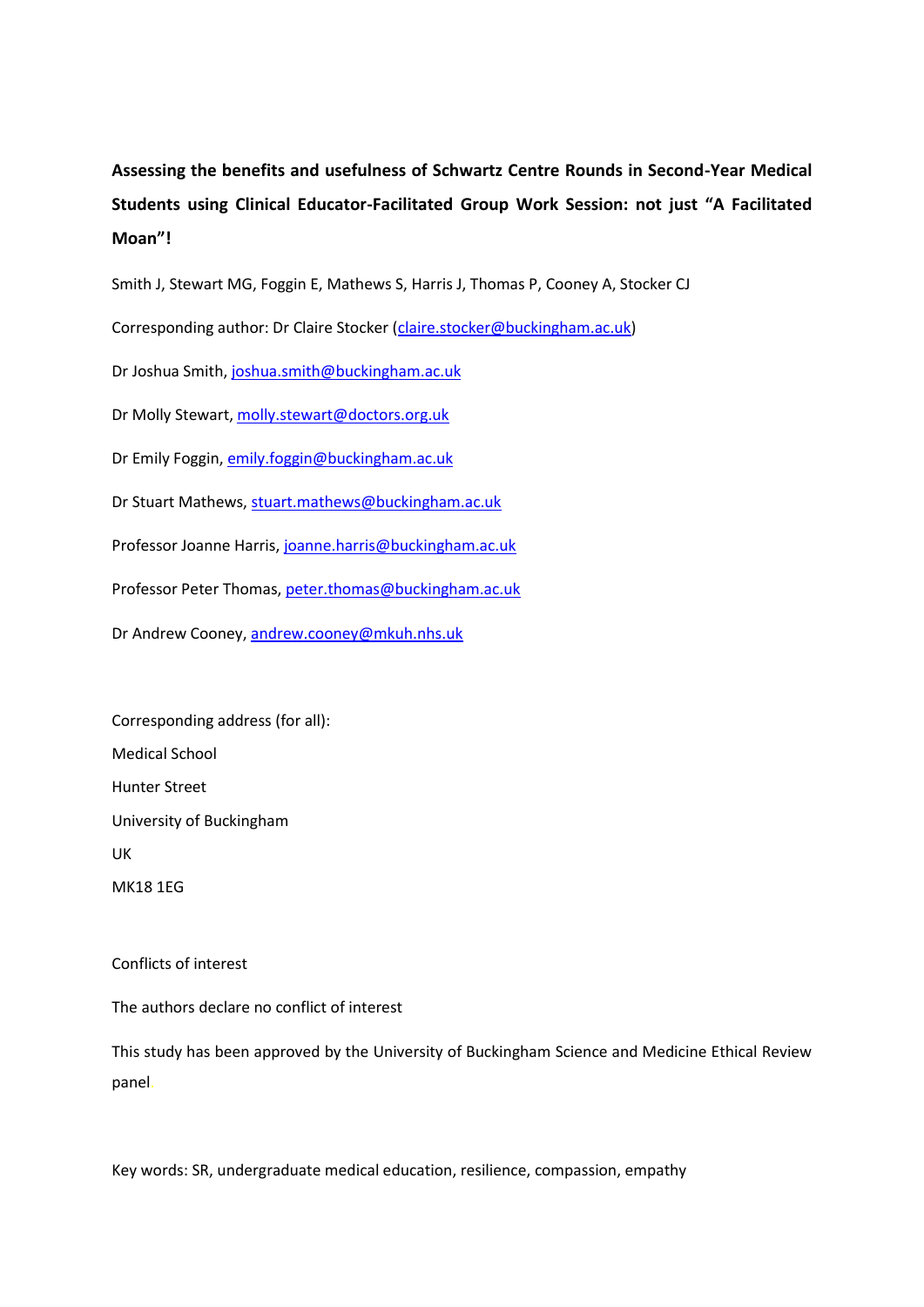#### **Abstract**

#### **Background**

An experiential curriculum exposing medical students to the clinic early has many benefits but comes with the emotional stress this environment engenders. Schwartz rounds (SR) are an effective means to combat emotional stress and increasingly used in UK and USA hospitals. Recent studies show that the SR format may also provide benefits for medical students. This study aimed to investigate whether the guidance of SR in second year medical students provides the same benefits as to healthcare professionals.

#### **Methods**

SR assessment involved 83 second year MBChB students in facilitated groupwork sessions. Topics discussed were "change and resilience" and "duty of candour". Students completed a Likert Scale questionnaire evaluating outcomes proffered by the Point of Care Foundation in collaboration with the Schwartz Foundation, with freeform feedback.

#### **Results**

There was an 86% completion rate with 25% providing written feedback. Participants were more likely to agree than disagree that SR were beneficial. SR effectiveness in enhancing students' working relationship awareness and skills was strongly correlated with understanding the purpose of, and engagement with, the SR (P<0.001). Similarly, engagement with the SR was strongly correlated with self-reporting of enhanced patient-centredness (P < 0.001). Freeform feedback could be grouped into five themes that revolved around understanding of the SR and engagement with the process. Many positive comments regarded the SR as a forum not only to "learn experientially" but to so in a "safe environment". Many negative comments stemmed from students not seeing any benefits of engagement with the SR, in that sharing experiences was "unbeneficial", "empathy is inherent and not learnt", or that sharing emotional problems is simply "moaning".

### **Conclusion**

SRs are an effective way of fostering empathy and understanding towards patients and colleagues. However, for the students to benefit fully from the SR it is necessary for them to engage and understand the process. Therefore, for the successful implementation of SR into pre-clinical medical education, it is important to help students realise that SR are not merely a "facilitated whinge".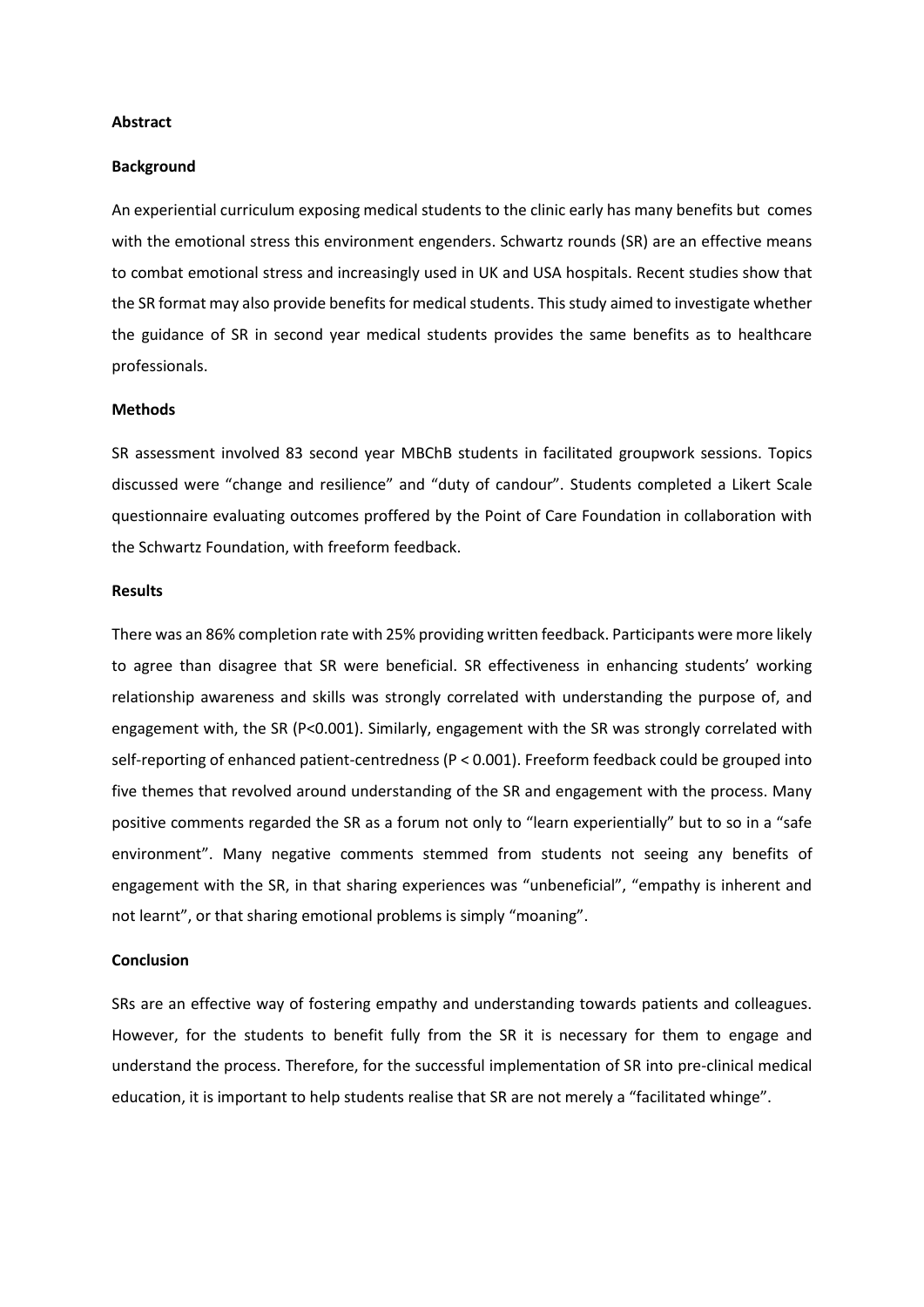### **Background**

With the introduction of spiral curricula, medical education has evolved such that more medical students are being exposed to clinical environments at earlier stages in their training [1]. Although it offers an important role in the contextualisation of theory, it is important to remember that this highpressure environment can result in increased levels of stress and emotional unrest, all of which can affect one's ability to maintain excellent standards of patient care [2, 3]. What is more, when students graduate, many feel ill-equipped to deal with issues such as managing upset relatives, breaking bad news, and resolving conflict with co-workers [4]. Medical schools have a responsibility to prepare their students for the workplace by developing their resilience to stressful situations [5]. The General Medical Council (GMC) [6] recognises this and states that students should have insight into their own mental health and "develop healthy ways to cope with stress and challenges" [7]. It should therefore be considered how medical schools can best facilitate and promote effective coping mechanisms at the earliest opportunity, particularly those that expose students to the clinical environment in the initial stages. Two domains that are likely to contribute to resilience are emotional intelligence and the ability to reflect [8].

One initiative that has allowed caregivers to share and reflect on these challenging clinical experiences is the Schwartz Round (SR), formulated and trademarked by the Schwartz Center for Compassionate Healthcare, Boston, USA. The aim of the SR is to help healthcare workers cope with the stress of providing compassionate care and the emotional drain that often accompanies this [8]. Although implementation varies, SRs offer a unique form of support and can improve well-being and increase empathy towards patients and colleagues. SRs are unlike Grand Rounds, Balint Groups and Debriefings as they are open to all staff, including those non-clinical, and topics are used as a springboard for a wider discussion.

Since 2009, SRs have rapidly spread across UK hospitals with attendees reporting it was useful to learn how others have dealt with similar challenging scenarios and have become more empathic and respectful towards colleagues and patients [9, 10, 11]. Though initially designed for hospital staff, SRs have been piloted with Year 5 and 6 medical students, with the majority agreeing that it was a useful tool giving insight into others' views [12]. Results have been similarly encouraging when looking at incorporating SRs into earlier stages of training, specifically second-year undergraduates with limited clinical exposure. However, this resulted in some respondents feeling as though their inexperience reduced the effectiveness of the exercise [13].

If effective, SRs may have the potential to be used as an educational tool to enhance reflective skills to better prepare students for their future careers as doctors. Questions remain as to whether SRs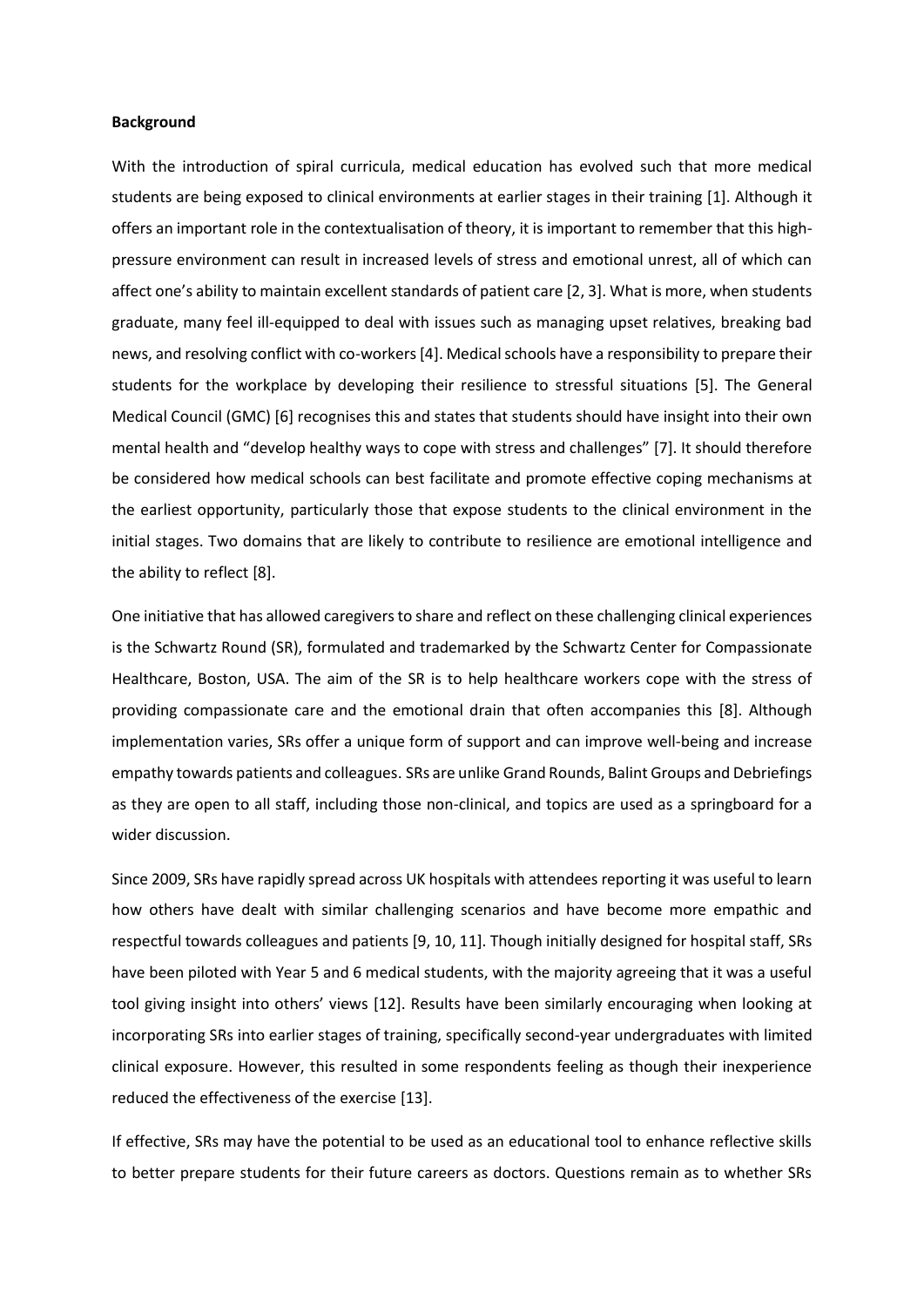could effectively be incorporated into undergraduate medical curricula and if so, how they might be adapted to enhance the experience for early-year students who have limited clinical exposure. This study allowed learners to discuss both non-clinical and clinical scenarios in an SR facilitated by 'Clinical Educators' (CEs), that is junior doctors with an interest in medical education, most of whom have just completed their Foundation Year 2 training. CEs facilitate interactive group work sessions as part of the curriculum and provide 'near-peer' support to students, which has been demonstrated to enhance learning of skills [14] and patient-centredness [15].

This study aims to explore whether the additional guidance and experiences of these junior doctor role models enriches students' understanding and appreciation of the SR by providing a realistic vision of where the learners will be in several years. It has been shown that students "want to hear from 'real' professionals, not archetypes" [16] and in doing so can better develop coping strategies.

#### **Methods**

#### *Thick description of transferability: Research Design, Programme Description and Setting*

This study comprised a single session and was piloted with the entire cohort of 83 second-year medical students on a single MBChB programme at the University of Buckingham. Initiating the session was a 20-minute lecture with an introduction to SRs delivered by a trained facilitator. The cohort was then evenly divided into two identical group work rooms. It was a familiar and neutral environment and the room was arranged to ensure there were no physical barriers or interruptions. The students were seated in a semicircle around a panel composed of one consultant and two CEs. The first theme was introduced:

*Change and resilience: think about the difficulty in coming to a new healthcare environment and how you adapted. How did you feel introducing yourselves to patients, examining patients, considering your and their vulnerability?*

Panel members opened with a discussion of the theme before sharing relevant personal experiences for 10 minutes. Facilitated discussion among students continued for a further 40 minutes. The second topic followed the same format and timings:

*Duty of candour: think about any adverse incidences, clinical or non-clinical, you have seen. Consider the safety implications to patients and colleagues.*

A short de-brief and closing statement concluded the session.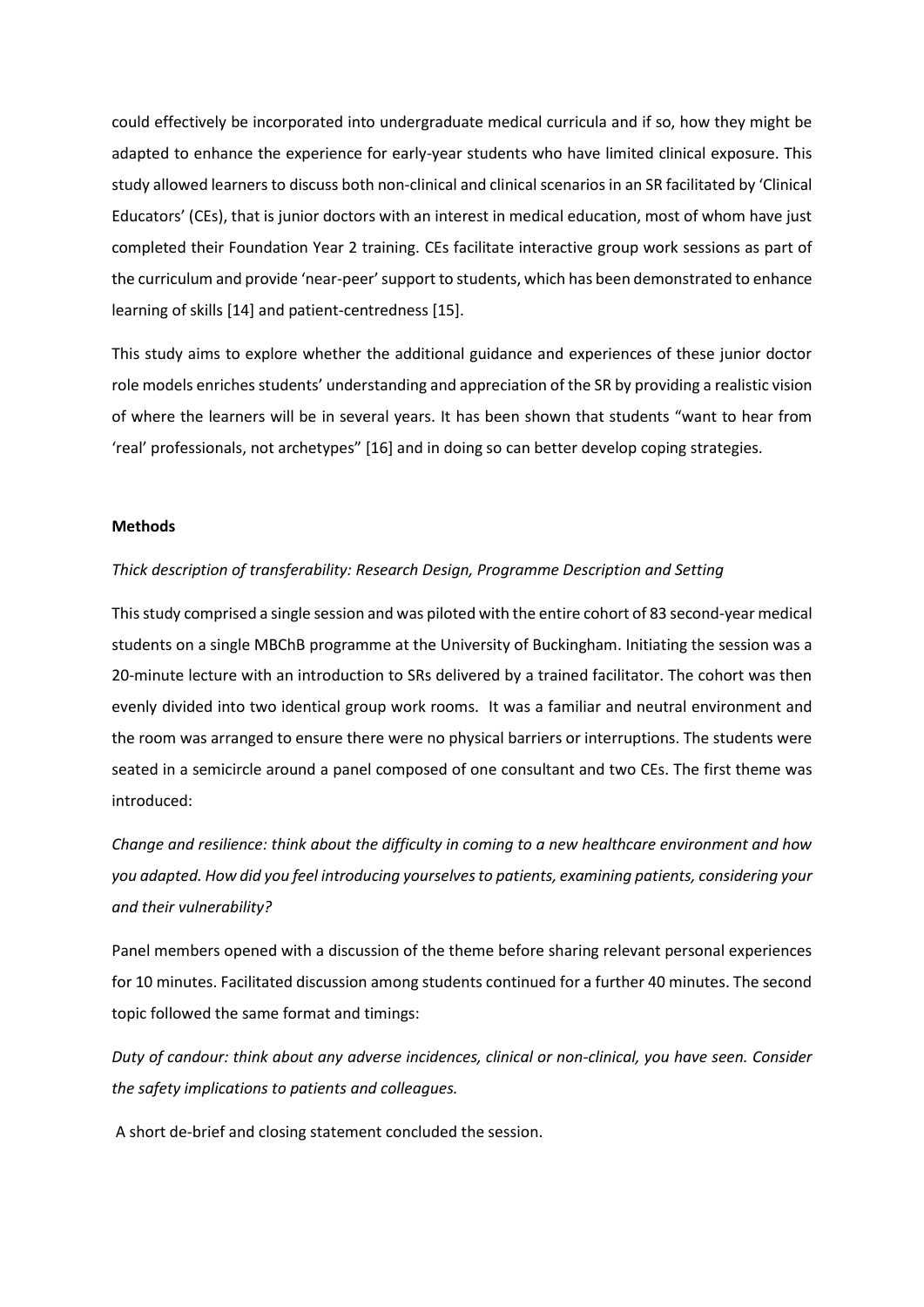The entire cohort of second-year medical students on the MBChB programme were included. Attendance was monitored. The group consisted of 36 male and 47 female, 75 single, 7 married and 1 divorced. Ages ranged from 18 to over 40 (average age 24±6 standard deviation). The percentage of international students was 42%. Throughout Year 1 and Year 2, students spend a half-day every week developing their clinical skills: these sessions are equally divided into primary care, secondary care and on-site at the university. During these themed sessions, students practise history-taking and examination with patients. In hospitals, students may be allocated to a general medical or surgical ward, or a ward specific to the system they are learning about, such as a respiratory ward. Ward-based teaching may be delivered by consultants or junior doctors.

#### *Data Collection and Analysis*

The students were given a feedback form immediately after the SR, asking them to evaluate the Point of Care Foundation (POCF) outcomes [17] using a 5-part Likert scale (completely disagree to completely agree), and to supply in white spaces how they thought the SR had impacted on specific aspects of their professional identity. The Point of Care Foundation is a UK-based non-for-profit organisation with a mission to humanise healthcare. One of their roles is the facilitation of SR implementation across different organisations). Likert scale responses were analysed descriptively by frequency, mode and median. Statistical correlations were analysed with Spearman's rank correlation analysis. The qualitative data was coded by two authors (a senior lecturer and a junior doctor) and a brief qualitative thematic analysis was performed; the Kappa coefficient for the inter-rater reliability of the coding was 0.84. Data was anonymized by a senior faculty member. Statistical analyses were carried out using IBM Statistical Package for the Social Sciences (SPSS) version 20.

The ten statements the students were asked to score were:

- 1. Today's Round will help me work better with my colleagues.
- 2. In today's Round I have gained knowledge that will help me care for patients.
- 3. Today's Round has given me confidence in handling non-clinical aspects of care.
- 4. Today's Round has given me greater awareness in handling sensitive issues.
- 5. Today's Round has me greater understanding of how expressing thoughts, questions and feelings would help me.
- 6. Today's Round has given me greater understanding of how giving and receiving support is beneficial and helps us feel valued.
- 7. Today's Round has given me a greater awareness of improving teamwork, connectness and communication.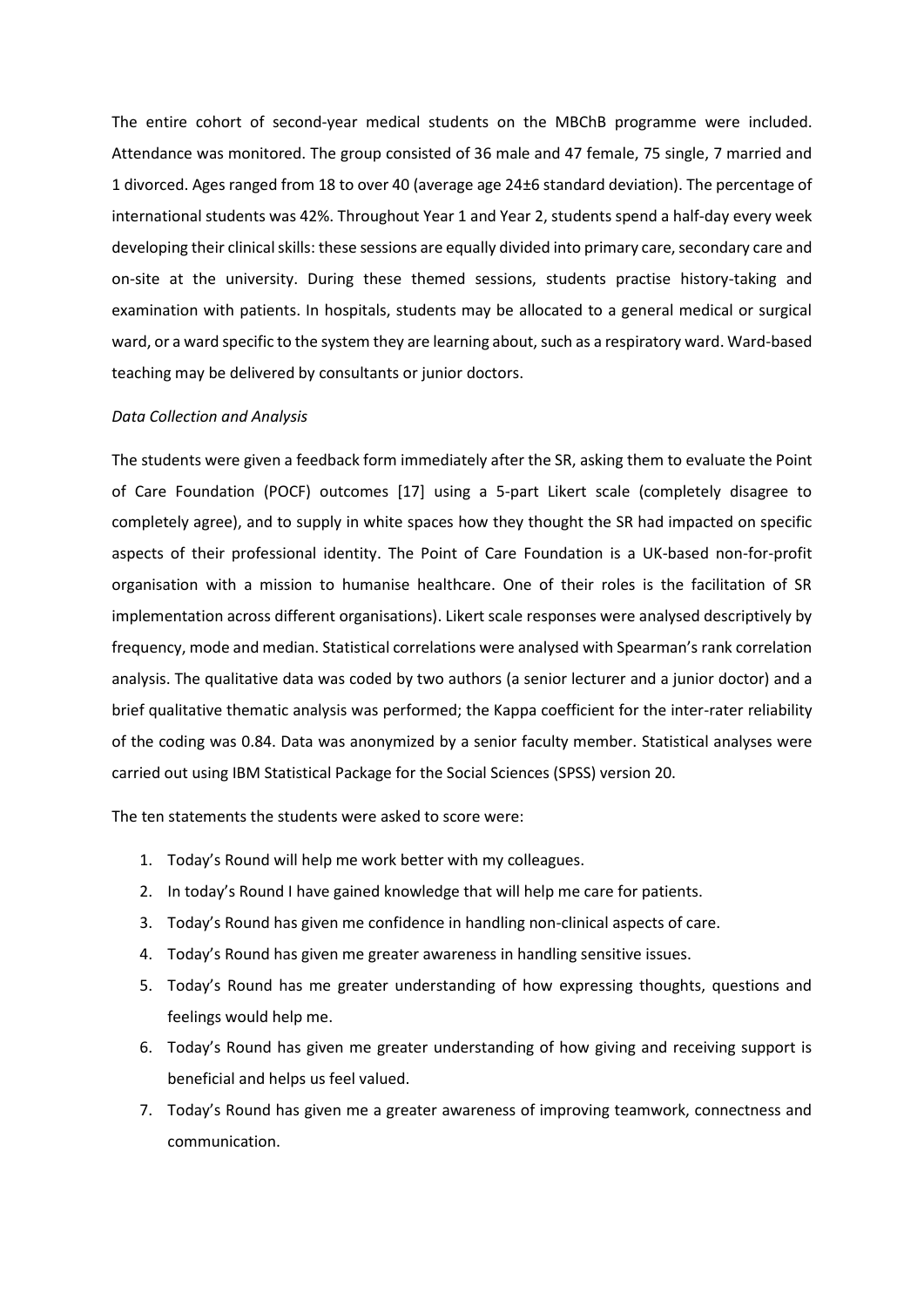- 8. Today's Round has given me greater awareness of the importance of attentiveness to social and emotional aspects of patient care.
- 9. Today's Round has given me an awareness of increased feelings of compassion towards patients.
- 10. Today's Round has given me a greater understanding of the importance of empathy with patients as people.

### *Rigor*

Quality of the written response data was ensured by the following methods: analyst triangulation was used to ensure data credibility with two analysts from different backgrounds (a senior lecturer and a junior doctor) independently coding the thematic analysis; a thick description of the study (see above); dependability and confirmability was ensured by an external audit by a researcher outside the Medical School, from the Institute of Translational Medicine, Buckingham, UK.

The SR was implemented according to POCF guidance [17]. The POCF is a UK-based non-for-profit organisation with a mission to humanise healthcare. One of their roles is to ensure the standardisation of SR implementation across different organisations. They provide guidance on how to introduce the SR, choosing a suitable venue, the room layout, the timing of SRs, and selecting topics. The official POCF feedback template was implemented to gather students' responses. The same set of Likert scale questions is asked of all Rounds' participants in the UK and US and is standardized and is part of the POCF licence agreement with the Schwartz Center for Compassionate Healthcare™ to ensure validity, reliability and reproducibility of the study. This study has been approved by the University of Buckingham Science and Medicine Ethical Review panel.

### **Results**

### *Students' performance in the SR:*

Of the 83 students in the cohort, 82 returned the questionnaire following the SR; 71 answered all questions and 21 gave written feedback. This represents an 86% completion rate with 25% providing written feedback. Responses to the POCF outcomes questionnaire are shown in table 1. For each of the ten outcomes there was a greater number of positive (completely or somewhat agree) returns than negative (completely or somewhat disagree) returns.

Written commentary could be grouped into the following five themes: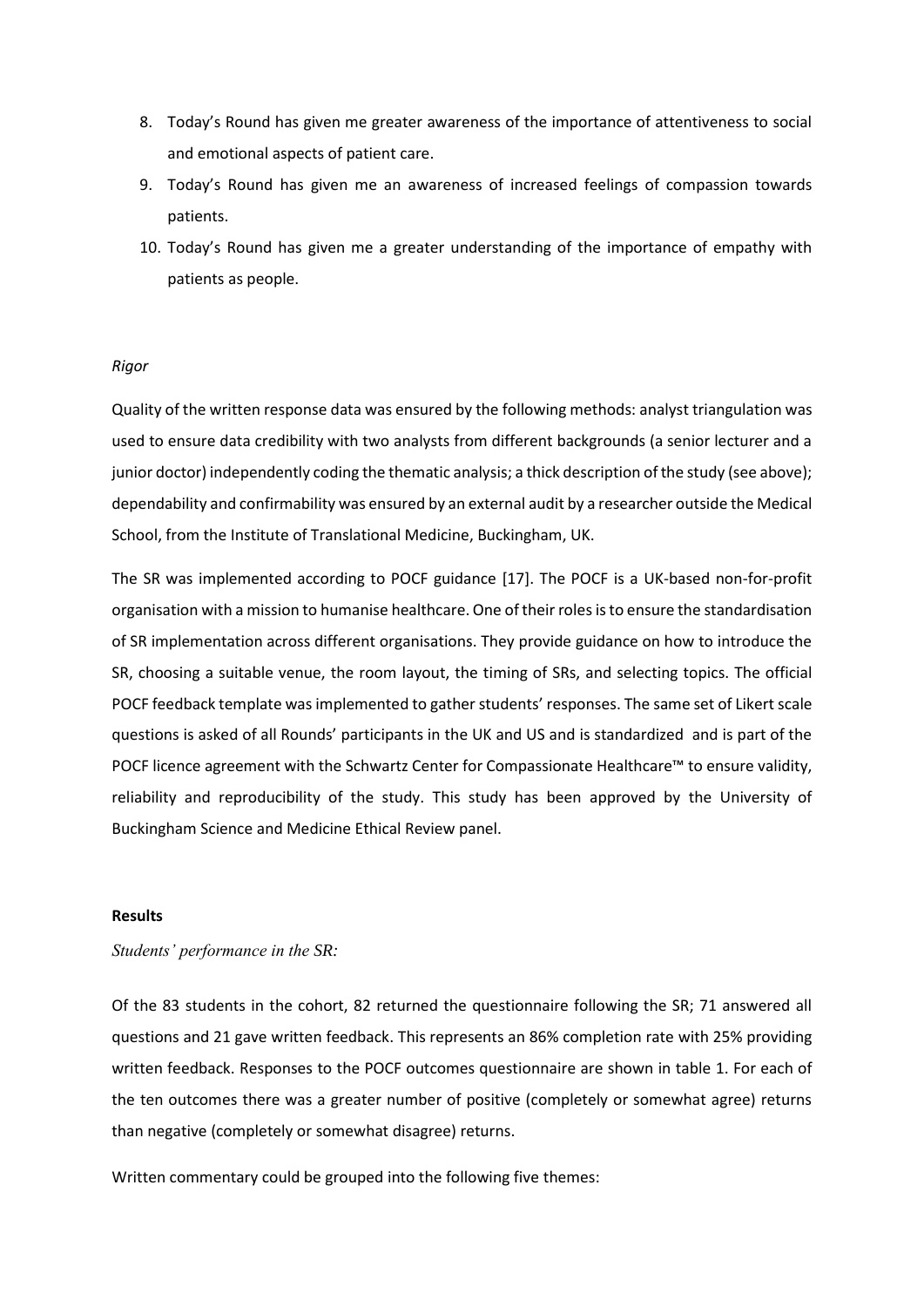- Professionalism as a binary entity
- Unable to relate
- Attention-seeking and an opportunity to complain
- Sharing and empathising in a safe space
- Learning from others' experiences

Most students gave positive feedback about the perceived benefits of the rounds, with no students responding negatively in all 5 themes.

*Students who gain understanding and engagement with the SR are more likely to reap the benefits of the Round regarding working relationship skills and enhanced patient-centredness* 

The success of raising understanding of and engagement with the SR was addressed by the three criteria: (i) "Q5. greater understanding of how expressing thoughts, expressions and feelings can help me"; (ii) Q6. giving and receiving support is beneficial and helps us all"; and (iii) Q8. greater awareness of the importance of attentiveness to social and emotional aspects of patient care". Spearman correlation coefficient analysis shows a strong positive correlation (*P* < 0.0001) between the responses to each of these criteria and the responses to questions designed to analyse SR effectiveness in enhancing students' working relationship awareness and skills (Table 2). These were: (i) "Q1. work better with my colleagues"; (ii) "Q3. gained confidence in handling non-clinical aspects of care"; and (iii) "Q7. greater awareness of improving teamwork, connectedness and communication. Likewise, the students whose experience of the SR raised their understanding and engagement also had a strong positive correlation with those self-reporting an enhanced patient-centredness (Table. 3). This criterion was assessed with the following four questions: (i) "Q2. gained knowledge that will help care for patients"; (ii) "Q4. greater awareness in handling sensitive issues"; (iii) "Q9. awareness of increased feelings of compassion towards patients"; (iv) "Q10. greater understanding of the importance of empathy with patients as people".

### *Attitudes to SR based on responses to questionnaires:*

Of the 21 students who provided written feedback in the questionnaires, the following 5 themes were identified:

### *1. Professionalism as a binary entity*

Themes from the written feedback suggested that some students felt that professionalism, compassion and empathy were either qualities that you 'have' or 'don't have,' suggesting they do not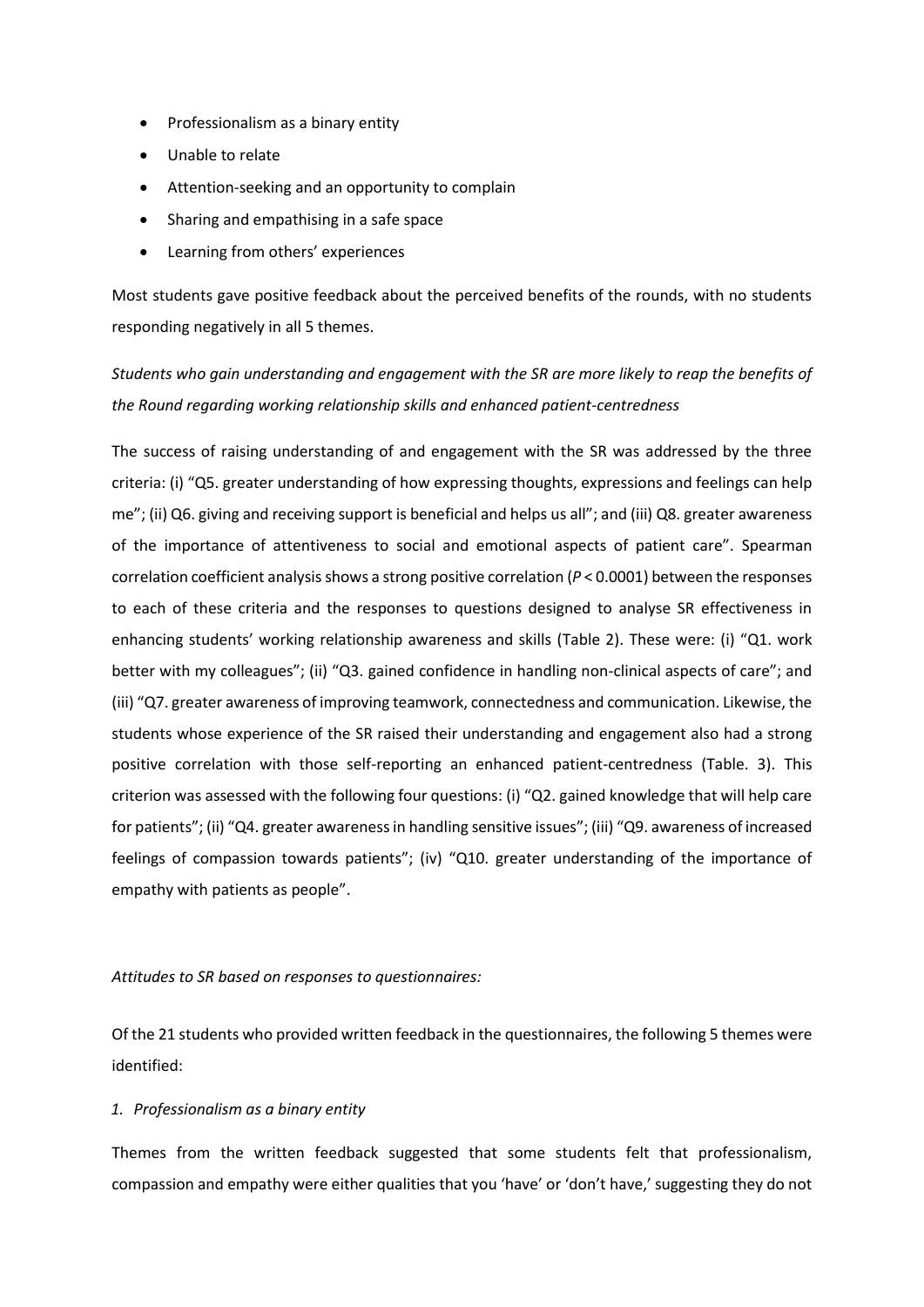consider them values that can be developed or improved upon. The students commented that: "*I hope that I already am professional, understanding and tolerant*" (student 10), we "*should already feel compassion*" (student 18) and "*those who have the insight to know they have been affected emotionally by a situation will already seek help and advice from people they trust or those professionally employed to assist them*." (student 8).

#### *2. Inability to relate*

A few students appeared to find it difficult to see the value in sharing experiences, seeming to understand the purpose of the SR but perhaps not the relevance to them, or what to do with this information; "*I just feel like they were telling stories from their time in hospital but I did not see how that would affect how I act around my colleagues*" (student 2), I "*gained understanding, but didn't find it completely effective*" (student 6) and the "*stories were very vague, not very to the point*" (student 13).

### *3. Attention-seeking and an opportunity to complain*

Two students found some views particularly difficult to connect with, describing attention-seeking behaviours amongst their peers and suggesting that the SRs are a platform to promote a culture of complaining. They noted: "*people wanted to talk about themselves and it sort of turned into a complaints session … people just try to come up with more extreme stories and how they were victimised*" (student 10) or "*Forced group reflection is just another opportunity for those who are unlikely to have self-insight, or self-aggrandisement from telling their side of the story. Facilitated whinging session*" (student 8).

#### *4. Sharing and empathising in a safe space*

Conversely, several students described the SR as promoting shared empathy, providing a space to explore emotions safely and express thoughts, questions and feelings; "*I have learned to empathise better with my colleagues…I learned what might go on in other peoples' minds*" (student 3) and "*understand the usefulness of the rounds and the importance of speaking up*" (student 1), '*understood that others feel similar to me*" (student 12) and "*I would feel more confident to speak up about how I feel*" (student 5).

#### *5. Learning from others' experiences*

Many students reflected on the SR as a tool to hear colleagues' experiences and how they dealt with sensitive issues. One student stated that "*hearing others' experiences has prepared me for potentially difficult situations*" (student 14) and another learned "*how to deal with adverse reactions and*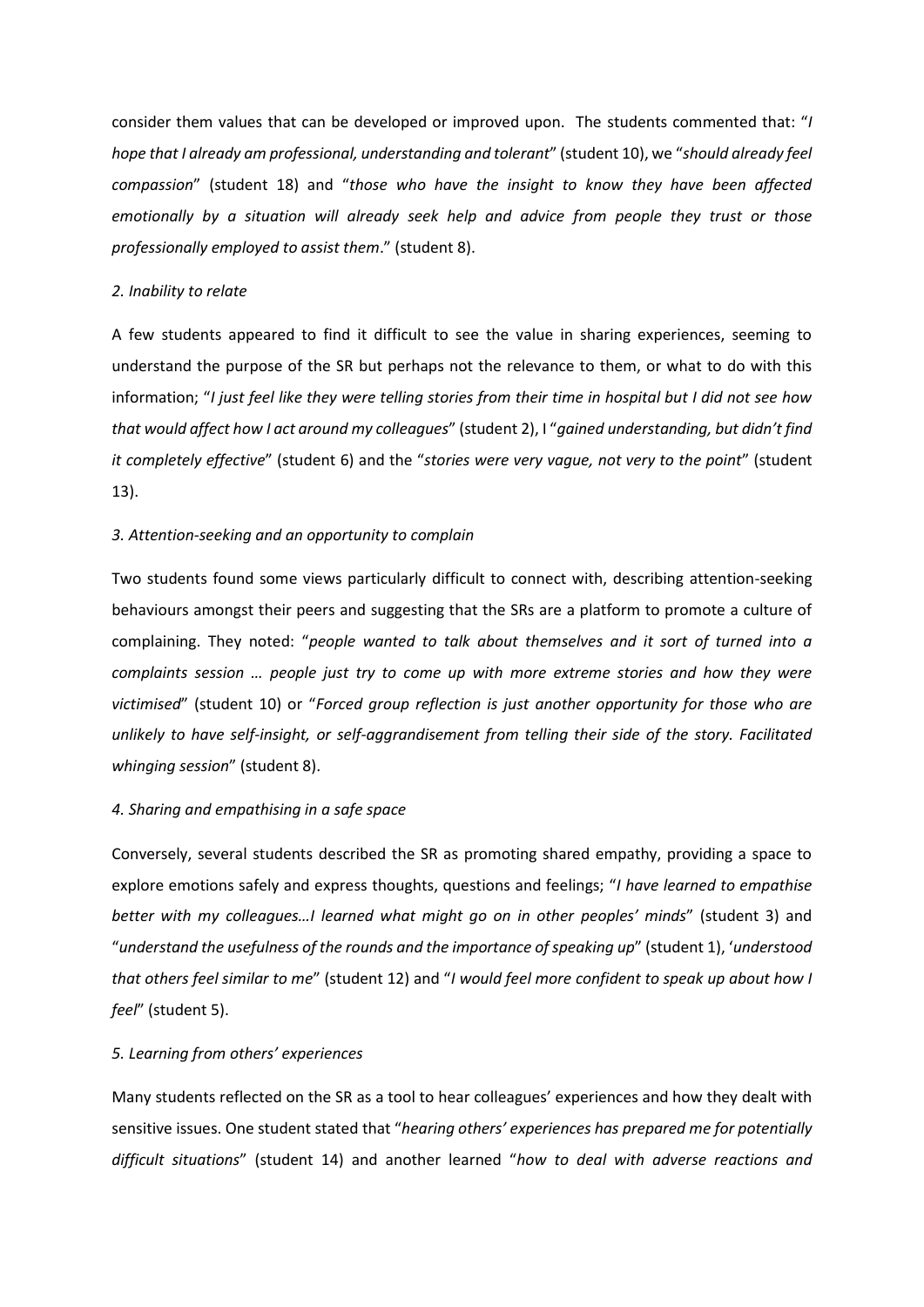*situations and about duty of candour*" (student 12). Two students directly commented on the input of CEs mentioning that "*Clinical educators had useful past experiences*" (student 15) and that "*advice was given to guide us in approaching different situations which was somewhat useful*" (student 1). Students felt it was "*useful to share others' experiences*" (student 16) and "*learnt stories from colleagues*" (student 19) including "How to handle racism and inappropriate comments (student 12). One student "learnt emotional regulation techniques" (student 3).

### **Discussion**

#### *Positive outcomes*

Overall, the results of the study suggest that the SR was a constructive experience for the students. Most reported that the SR would have a positive impact on their patient care and relationships with colleagues through empathising with and appreciating their colleagues' perceptions. Approximately 73% of students agreed that the SR enabled a greater understanding of the importance of empathy with patients. This is a similar proportion to the 80% of Year 5 and Year 6 students who found SR enhanced their patient-centredness [12]. They also describe a growth in confidence when it comes to handling non-clinical aspects of care, sensitive issues and challenging scenarios through learning from others' experiences in the SR. Student 14 stated that "hearing others' experiences has prepared me for potentially difficult situations" and for student 12 it taught them "how to deal with adverse reactions and situations". Listening to others promoted a greater awareness of how to improve teamwork and connectedness. These aspects of SR have not been investigated before in medical students, although a preliminary study did find an enhanced awareness of nonclinical, social and emotional aspects of caring for patients in hospital staff [10].

Following the SR, most students agreed that they had a better understanding of how expressing thoughts and feelings could help them, and that giving and receiving support is beneficial to helping them to feel valued. One commented that the SR highlighted the "importance of speaking up" (student 1). Those that understood the pertinence of expressing one's thoughts and emotions were significantly more likely to benefit from the SR in a variety of ways. Not only were they more likely to come away from the SR realising the importance of attentiveness to social and emotional aspects of patient care, but also were the ones who enhanced their working relationship awareness and skills and their patient-centredness. This is the first study in either students or healthcare professionals that demonstrates that engagement with the SR is key to gaining the advantages. Most other papers report a high level of feedback, which may indicate a natural willingness to engage in SR. However, it may be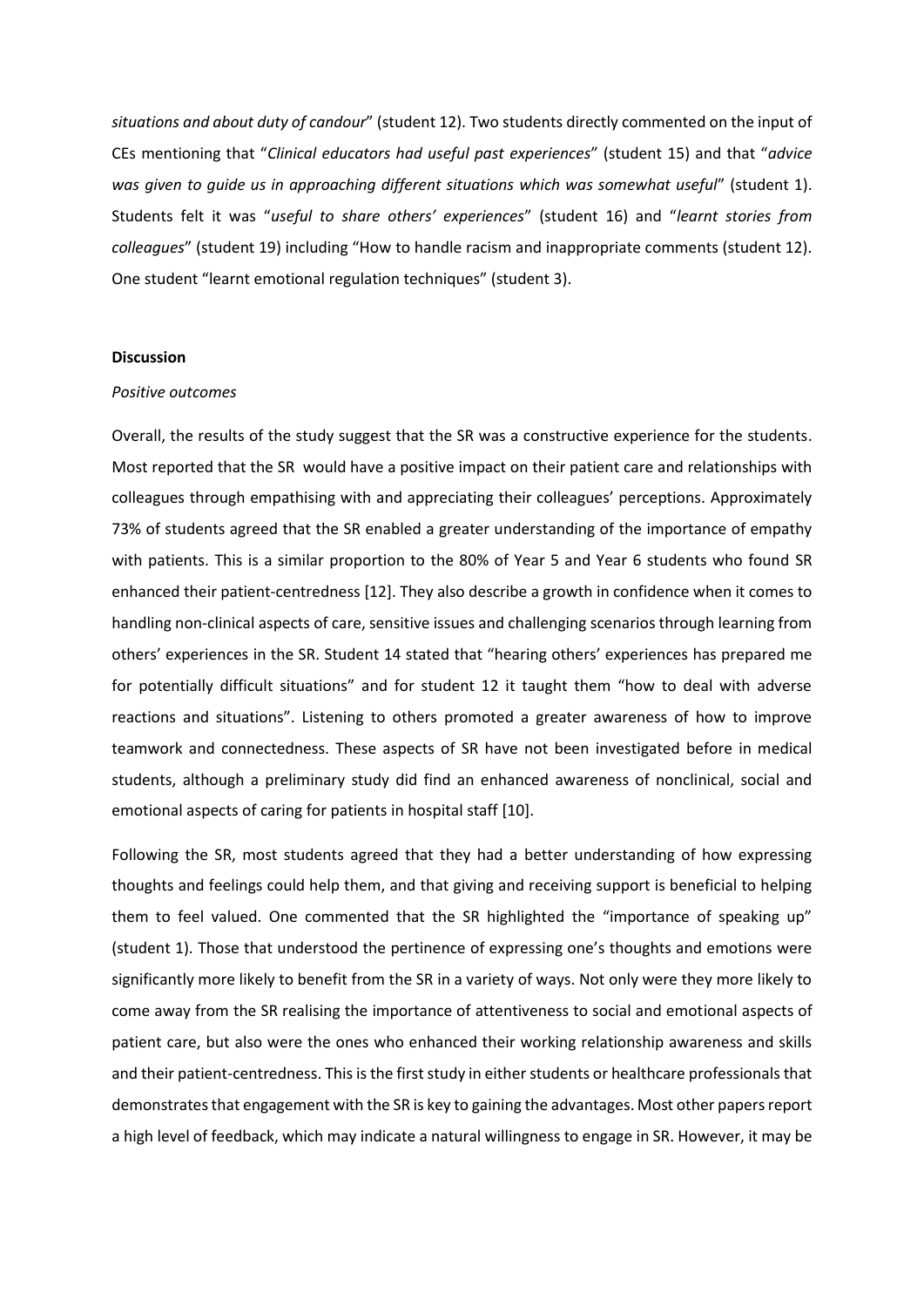worth considering the question of how to improve engagement when scheduling SR in medical education.

#### *The Role of Clinical Educators*

The GMC [5] indicates that students "gain coping strategies by talking to their peers and from clinicians who are brought in to talk about real-life experiences [and] who have made mistakes". Studies on such 'near-peer' session facilitation support the GMC stance [14, 15]. Moreover, it has been shown that students "want to hear from 'real' professionals, not archetypes" and in doing so can better develop coping strategies [16]. Although the impact of CEs was not directly measured in this study, there is indirect evidence from the feedback to suggest their inclusion was beneficial to the SR. Further investigations into SR efficacy in pre-clinical medical education may benefit from considering the professional identity and/or role of the facilitators in the learning environment.

#### *Critical Feedback*

Some students implied the SR was less relevant to them because they "already [felt] compassion" (student 18) and are "already […] professional, understanding and tolerant" (student 10). It could be argued that these compassionate role models should utilise the SR to support their peers who may benefit from an open discussion. In doing so, they may well gain something from the SR themselves as was demonstrated by those students who did engage. It may be that these students are less selfaware of their empathy skills. Student 10, who already feels compassionate, also likened the SR to a "complaints session" with "people just try[ing] to come up with more extreme stories of how they were victimised" (student 10). This feedback contradicts the student's self-description and may demonstrate a lack of insight or understanding of how to maintain high levels of empathy through an exercise such as this. These students may be in danger of entrapment within a self-propagating negative cycle of "lack of awareness" leading to "non-engagement" leading to "non-beneficial Round" – leading to "no enhancement of awareness" and so on. Further work may be needed to improve SR engagement as it may be that the students who would benefit the most from SR are the ones most in danger of receiving no benefit.

Using the SR as a platform to complain was also identified by student 8 who felt that "forced group reflection is just another opportunity for those who are unlikely to have self-insight, or selfaggrandisement from telling their side of the story". This student has perhaps not fully understood the purpose of an SR. It should be noted that SRs are not primarily intended to be Communities of Practice that spread skills but rather a platform to alleviate the emotional stress that comes with being a healthcare professional, which is achieved through participants sharing their version of events.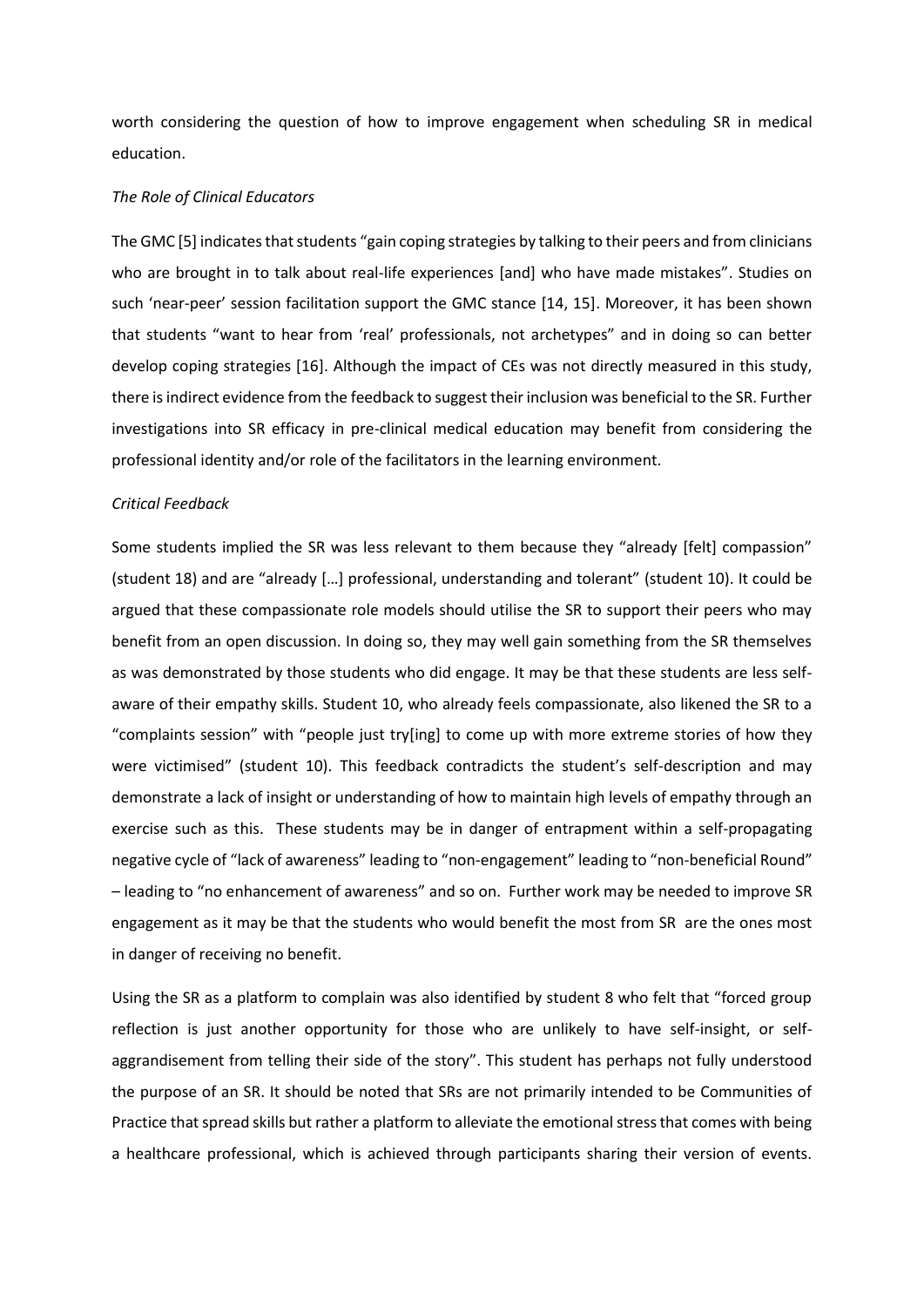Consequently, students who are described as complaining are voicing their emotions and using the SR as intended. It is then up to participants to seek a resolution or make sense of the emotions because everyone is valued equally. Therefore, it could be concluded that the purpose of the SR could perhaps be better explained to students beforehand in their briefing. It should also be explored how attitudes to compassion and empathy may be addressed to promote a more understanding environment.

#### *Limitations*

The response rate for the written feedback is relatively low, which may introduce nonresponse, sampling or selection bias. Similarly, the SR was not repeated, and the feedback forms were anonymized. These factors limit generalizability of the findings and analysis of confounding demographic effects. The Likert Scale is a powerful and commonly-used bipolar rating system, but is not specifically designed to rate empathy, resilience, or professional identity. Future studies would ideally use a Scale that does this, e.g. Professional Self Identity Questionnaire, Jefferson Empathy Scale, Resilience Questionnaire, COPE Inventory, or Emotional Intelligence Questionnaire. Third, selfreported data may be vulnerable to social desirability bias.

#### *Take-home Messages*

From this study, the authors feel that it is feasible to incorporate SRs into early undergraduate medical education. From the results, it is evident that most students feel that SRs will improve their patient care, teamwork, and communication. There is a role for CEs in acting as an imperfect role model and providing a pertinence to the exercise. The results show that early-year undergraduate medical student generally engage positively with SRs and demonstrate an ability to empathise with each other and share feelings regarding early clinical exposure without inhibition. However, some students find SRs less helpful and feel their peers use it as a platform to complain. The correlation analyses suggest that the students who engage with the SR and gain an understanding of its purpose are also the students who gain the most awareness of the emotional needs of themselves, their colleagues, and patients. Further research on self-rated compassion in early-year students along with the barriers to engagement may be useful, such as demographics which have previously been found to affect SR effectiveness in healthcare professionals [18].

### **Conclusions**

SRs are an effective way of fostering empathy and understanding towards patients and colleagues in the healthcare environment. When piloted among second-year medical students, though some felt their colleagues were exploiting the exercise to complain, most students felt it would improve their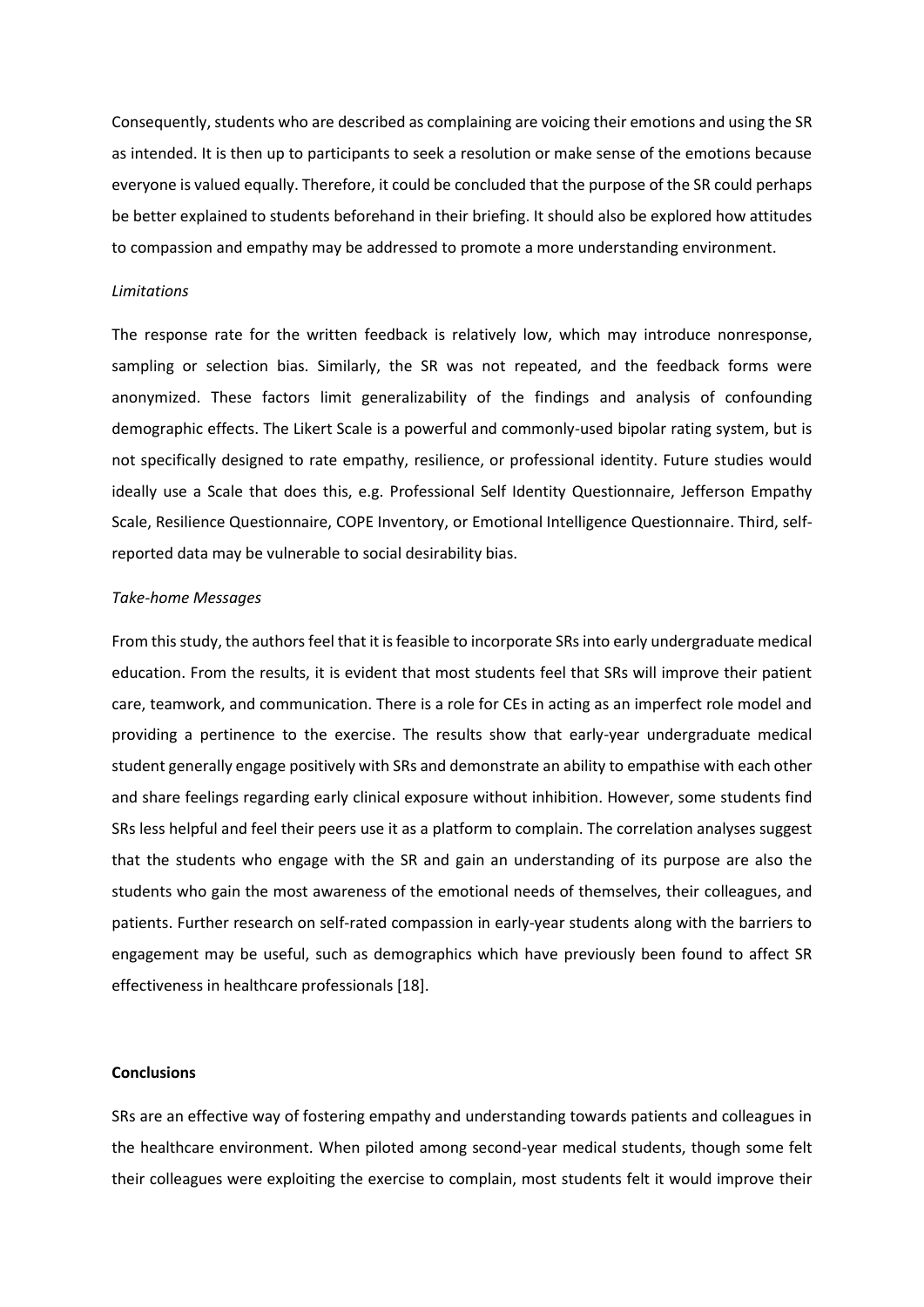patient care, teamwork and communication skills. There is some indirect evidence that the inclusion of CEs made the SR feel more pertinent to the students with the junior doctors' clinical experiences being described as a useful addition to the discussion. Suggestions for future research include assessing students' self-perceived empathy skills and whether they feel this is something that can be developed through practise. Using objective measures of empathy before and after an SR may also be useful to determine if students' empathy skills improve with these early interventions.

#### **List of abbreviations**

SR, Schwartz Round CE, Clinical Educator GMC, General Medical Council MBChB, Bachelors in Medicine POCF, Point of Care Foundation SPSS, Statistical Package for the Social Sciences

### **Declarations**

### **Ethics approval and consent to participate**

This study was conducted in accordance to, and with the approval of, the Ethical Review Board for the Schools of Science and Medicine, University of Buckingham. All c individuals gave their written consent to participate in the study and for their responses to be published.

### **Consent for Publication**

Consent for publication – not applicable

### **Availability of data and material**

All the response data for this study are displayed in Table 1. The other tables are correlations drawn from the data in Table 1. All data referred to in the report is included in the submitted manuscript.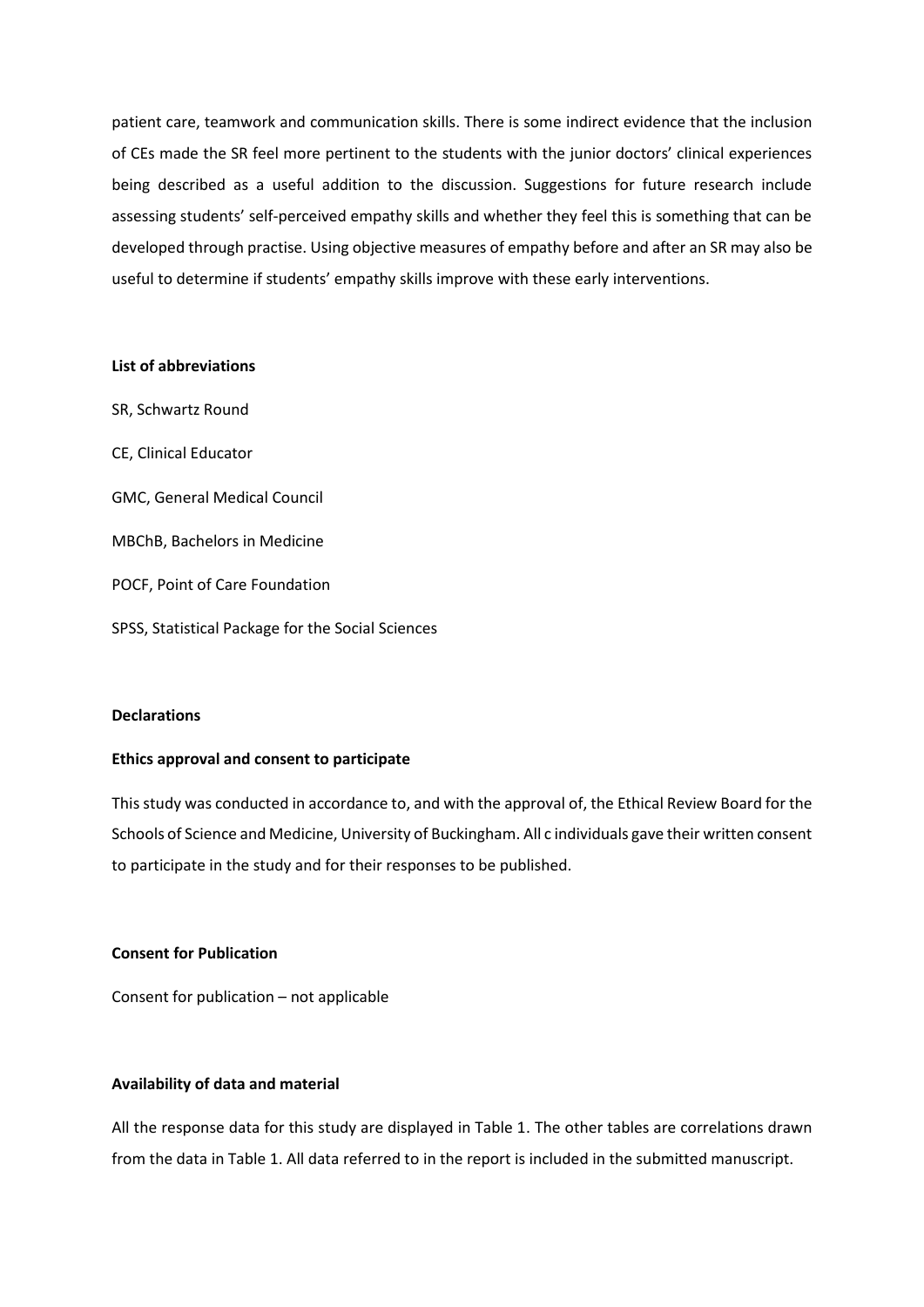# **Competing interests**

All authors declare no competing interests.

## **Funding**

Funding was provided by the School of Medicine, University of Buckingham.

### **Authors' contributions**

- JS, Clinical Educator facilitator, Contributing Manuscript Scribe
- MS, Clinical Educator facilitator
- EF, Clinical Educator facilitator
- SM, Clinician facilitator
- JH, Dean of School, Contributing Manuscript Scribe
- PT, Clinical Study Co-ordinator, Contributing Manuscript Scribe
- AC, Clinical Study Co-ordinator
- CS, Lead Researcher, Scientific Study Co-ordinator, Principal Author
- All authors have read and approved the manuscript.

# **Acknowledgements**

There are no acknowledgements

#### **References:**

1. Verma M. Early clinical exposure: New paradigm in Medical and Dental Education. Contemp Clin Dent. 2016;7:287-8.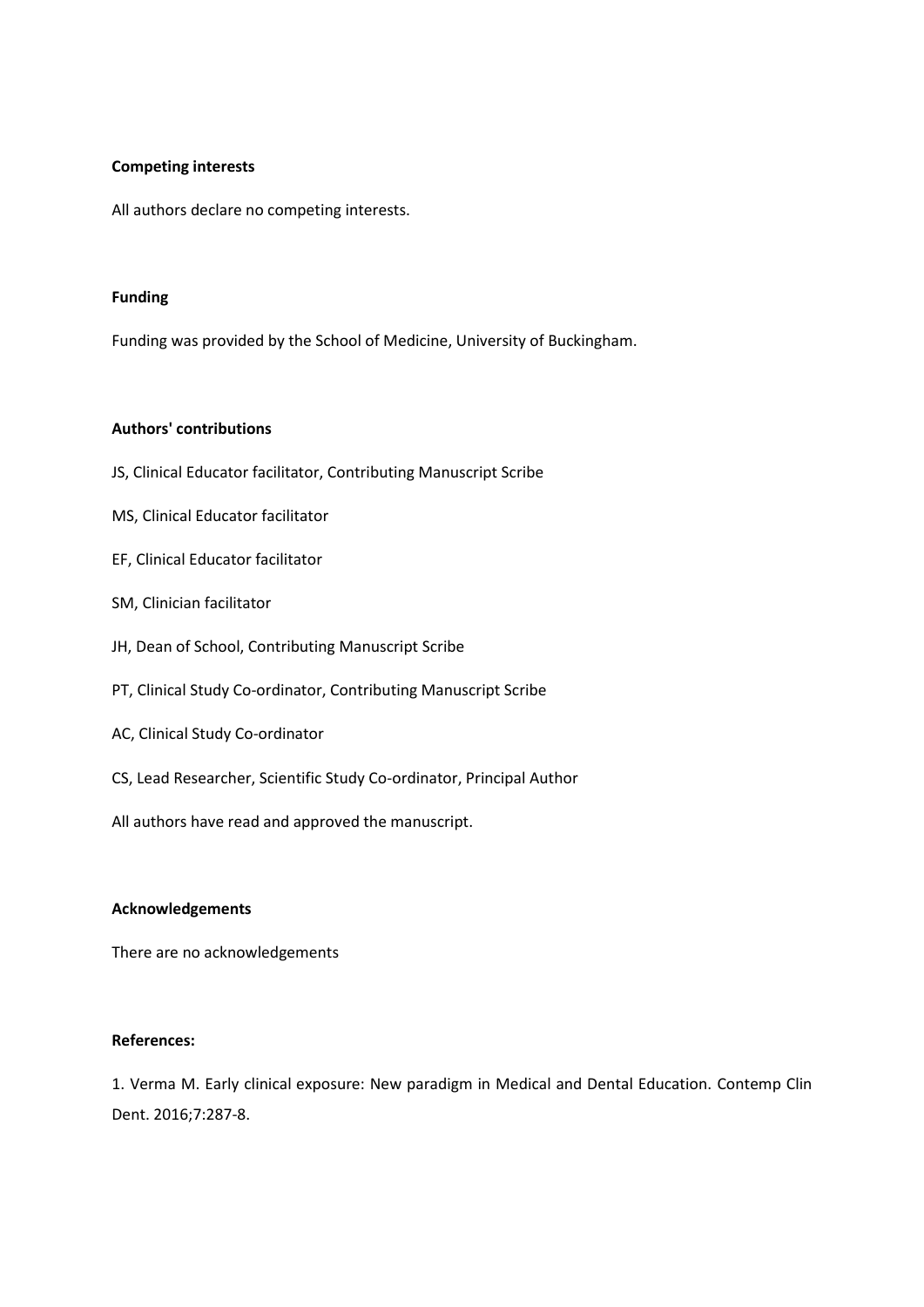2. Royal College of Physicians, 2016. Being a Junior Doctor: Experiences from the Front Line of the NHS. London: RCP, December 2016. [online] Available at: https://www.rcplondon.ac.uk/guidelinespolicy/being-junior-doctor [Accessed 1st August 2019].

3. Slavin S. Preventing physician burnout: satisfaction or something more? Isr J Health Policy Res. 2019;8:34.

4. Illing J, Morrow G, Kergon C, Burford B, Spencer J, Peile E, Davies C, Baldauf B, Allen M, Johnson N, Morrison J, Donaldson M, Whitelaw M and Field M. How prepared are medical graduates to begin practice? A comparison of three diverse UK medical schools. 2008. Available at: https://www.gmcuk.org/-/media/about/how-prepared-are-medical-

graduates.pdf?la=en&hash=07C74B365A0626BFC35D8B3F09D37D6C32C30957 [Accessed 14th August 2019]

5. Houpy JC, Lee WW, Woodruff JN and Pincavage AT. Medical student resilience and stressful clinical events during clinical training. Med Educ Online. 2017;22:1320187.

6. General Medical Council (2018) 'Outcomes for graduates. General Medical Council. [online] https://www.gmc-uk.org/-/media/documents/dc11326-outcomes-for-graduates-2018\_pdf-75040796.pdf [Accessed 19th August 2019]

7. General Medical Council (2016) 'Achieving good medical practice: guidance for medical students' General Medical Council and Medical Schools Council. [online] https://www.gmc-uk.org/- /media/documents/Achieving\_good\_medical\_practice\_0816.pdf\_66086678.pdf [Accessed 20th August 2019]

8. Grant L and Kinman G. Emotional Resilience in the Helping Professions and how it can be enhanced. Health and Social Care Education. 2014;3:23-34.

9. Adamson K, Searl N, Sengsavang S, Yardley J, George M, Rumney P, Hunter J and Myers-Halbig S. Caring for the healthcare professional. J Health Organ Manage. 2018;32:402-415.

10. Goodrich J. Supporting hospital staff to provide compassionate care: Do SR work in English hospitals? J R Soc Med. 2012;105:117-122.

11. Robert G, Philippou J, Leamy M, Reynolds E, Ross S, Bennett L, Taylor C, Shuldham C, Maben J. Exploring the adoption of SR as an organisational innovation to improve staff well-being in England, 2009 – 2015. BMJ Open. 2017;7:e014326.

12. Gishen F, Whitman S, Gill D, Barker R and Walker S. Schwartz rounds: a new initiative in the undergraduate curriculum-what do medical students think? BMC Med Educ. 2016;16:246.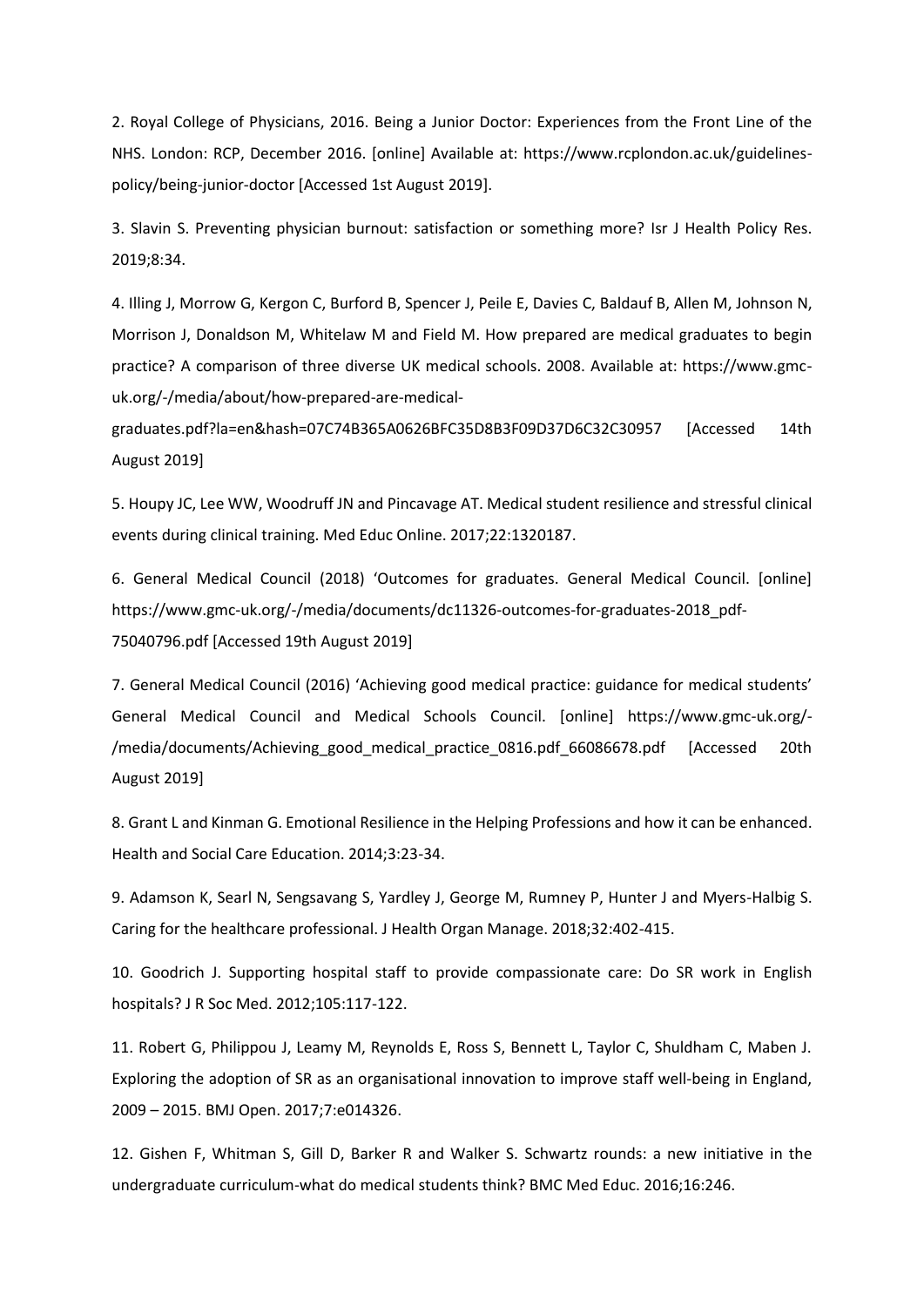13. Stocker C, Cooney A, Thomas P, Kumaravel B, Langlands K and Hearn J. SR in undergraduate medical education facilitates active reflection and individual identification of learning need. MedEdPublish. 2018;7: 1-6.

14. Khaw C and Raw L. The outcomes and acceptability of near-peer teaching among medical students in clinical skills. Int J Med Educ. 2016;7:188-94.

15. Raty SR, Teal CR, Nelson EA and Gill AC. Near-peers improve patient safety training in the preclinical curriculum. Med Educ Online. 2017;22:1289315.

16. General Medical Council (2018) 'Professionalism in teaching'. [online] https://www.gmcuk.org/professionalismteachingrecommendations [Accessed 18th December 2019]

17. Point of Care Foundation. SR. 2014. [online] Available at: <https://www.pointofcarefoundation.org.uk/wp-content/upl> [Accessed 12th August 2018]

18. Deppoliti D, Côté-Arsenault D, Myers G, Barry J, Randolph C and Tanner B. Evaluating SR in an urban hospital center. J Health Organ Manage. 2015;29:973-987.

### **Tables**

Table 1. Responses to the Point of Care Foundation (POCF) outcomes using a 5-part Likert scale. Frequencies are shown for each Likert item with the mode and median item. Questions  $1 - 10$  are: Q1. Today's Round will help me work better with my colleagues; Q2. In today's Round I have gained knowledge that will help me care for patients; Q3.Today's Round has given me confidence in handling non-clinical aspects of care; Q4. Today's Round has given me greater awareness in handling sensitive issues; Q5. Today's Round has me greater understanding of how expressing thoughts, questions and feelings would help me; Q6. Today's Round has given me greater understanding of how giving and receiving support is beneficial and helps us feel valued; Q7. Today's Round has given me a greater awareness of improving teamwork, connectness and communication; Q8. Today's Round has given me greater awareness of the importance of attentiveness to social and emotional aspects of patient care; Q9. Today's Round has given me an awareness of increased feelings of compassion towards patients; Q10. Today's Round has given me a greater understanding of the importance of empathy with patients as people.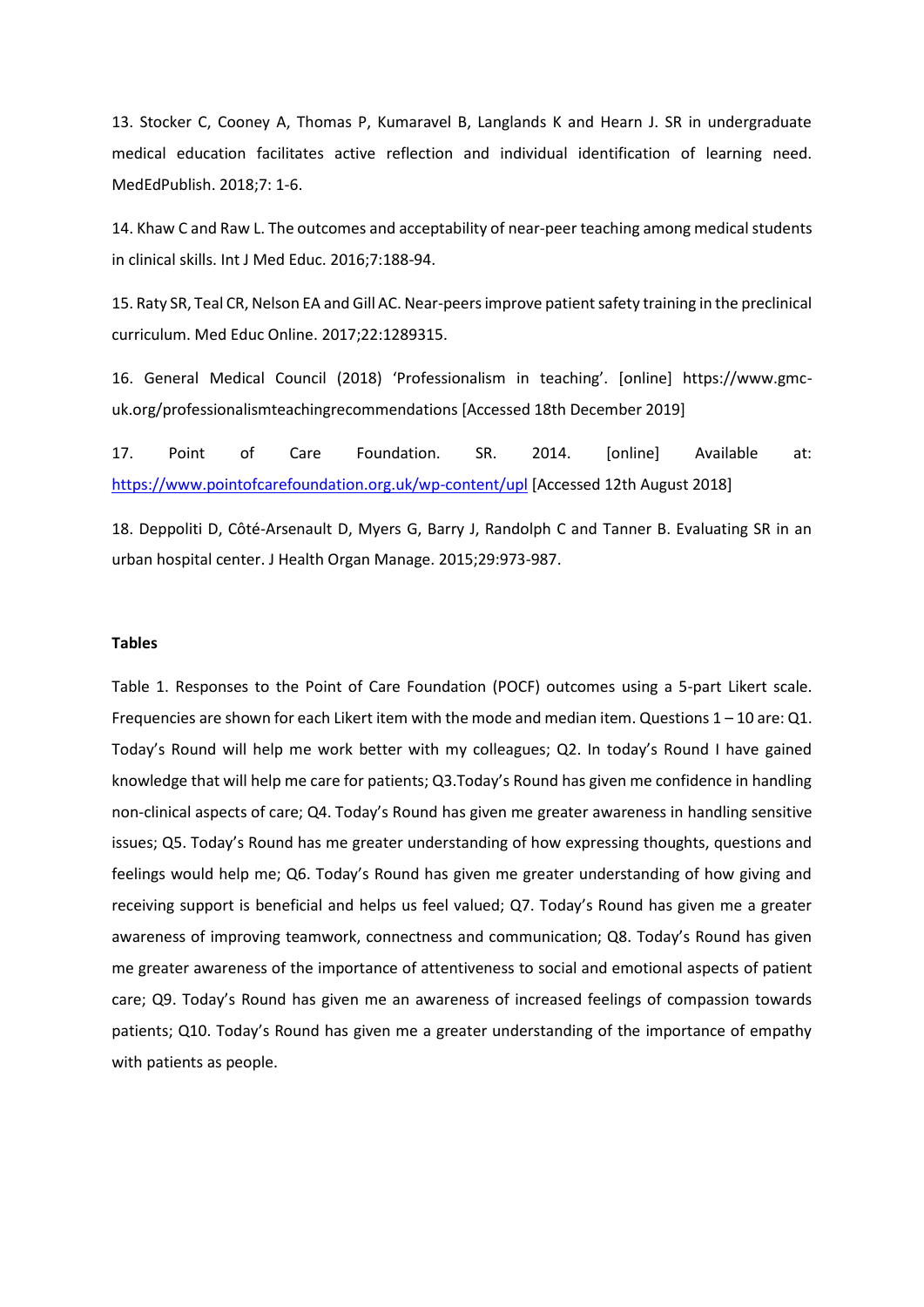Table 2. There is a strong statistically significant correlation between students who obtained a) "Q5. greater understanding of how expressing thoughts, expressions and feeling can help me"; b) "Q6. have greater understanding of how giving and receiving support is beneficial"; and c) "Q8. greater awareness of the importance of attentiveness to social and emotional aspects of patient care", are the students who enhanced their working relationship awareness and skills (Q1, Q3 and Q7). Correlation analyses are by Spearman's rank correlation test with vales for rho (*ρ*) and statistical significance (*P*) shown.

Table 3. There is a strong statistically significant correlation between students who obtained a) "Q5. greater understanding of how expressing thoughts, expressions and feeling can help me"; b) "Q6. have greater understanding of how giving and receiving support is beneficial"; and c) "Q8. greater awareness of the importance of attentiveness to social and emotional aspects of patient care", and their patient-centredness (Q2, Q4, Q9 and Q10). Correlation analyses are by Spearman's rank correlation test with vales for rho (*ρ*) and statistical significance (*P*) shown.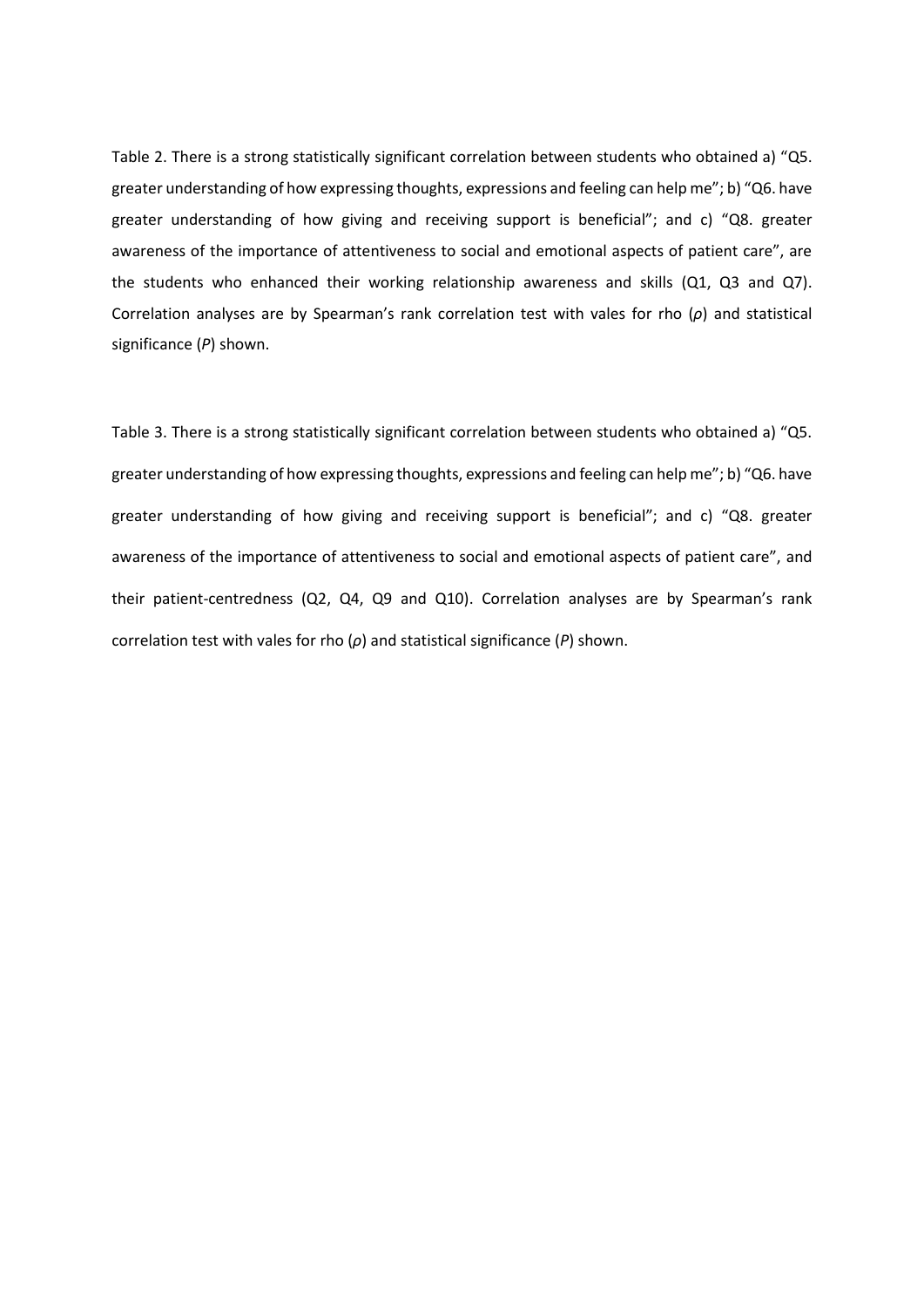|                | Number of students      |                       |                                         |                    |                      |                      |                      |
|----------------|-------------------------|-----------------------|-----------------------------------------|--------------------|----------------------|----------------------|----------------------|
| Statemen<br>t  | Completel<br>y disagree | Somewha<br>t disagree | Neither<br>agree<br>nor<br>disagre<br>e | Somewha<br>t agree | Completel<br>y agree | Mode<br>score        | Median<br>score      |
| Q1             | $\mathbf{1}$            | 5                     | 24                                      | 29                 | 19                   | Somewhat<br>agree    | Somewhat<br>agree    |
| Q <sub>2</sub> | $\mathbf{1}$            | 6                     | 15                                      | 31                 | 25                   | Somewhat<br>agree    | Somewhat<br>agree    |
| Q <sub>3</sub> | $\mathbf{1}$            | 4                     | 16                                      | 32                 | 25                   | Somewhat<br>agree    | Somewhat<br>agree    |
| Q4             | $\overline{2}$          | $\overline{2}$        | 10                                      | 36                 | 28                   | Somewhat<br>agree    | Somewhat<br>agree    |
| Q <sub>5</sub> | $\pmb{0}$               | $\mathbf 1$           | 14                                      | 32                 | 20                   | Somewhat<br>agree    | Somewhat<br>agree    |
| Q <sub>6</sub> | $\pmb{0}$               | $\overline{2}$        | 13                                      | 33                 | 19                   | Somewhat<br>agree    | Somewhat<br>agree    |
| Q7             | $\pmb{0}$               | 6                     | 13                                      | 29                 | 19                   | Somewhat<br>agree    | Somewhat<br>agree    |
| Q8             | $\pmb{0}$               | 3                     | 12                                      | 32                 | 20                   | Somewhat<br>agree    | Somewhat<br>agree    |
| Q <sub>9</sub> | $\pmb{0}$               | 6                     | 15                                      | 29                 | 19                   | Somewhat<br>agree    | Somewhat<br>agree    |
| Q10            | $\mathbf{1}$            | $\overline{2}$        | 15                                      | 24                 | 25                   | Completel<br>y agree | Completel<br>y agree |

Table 1.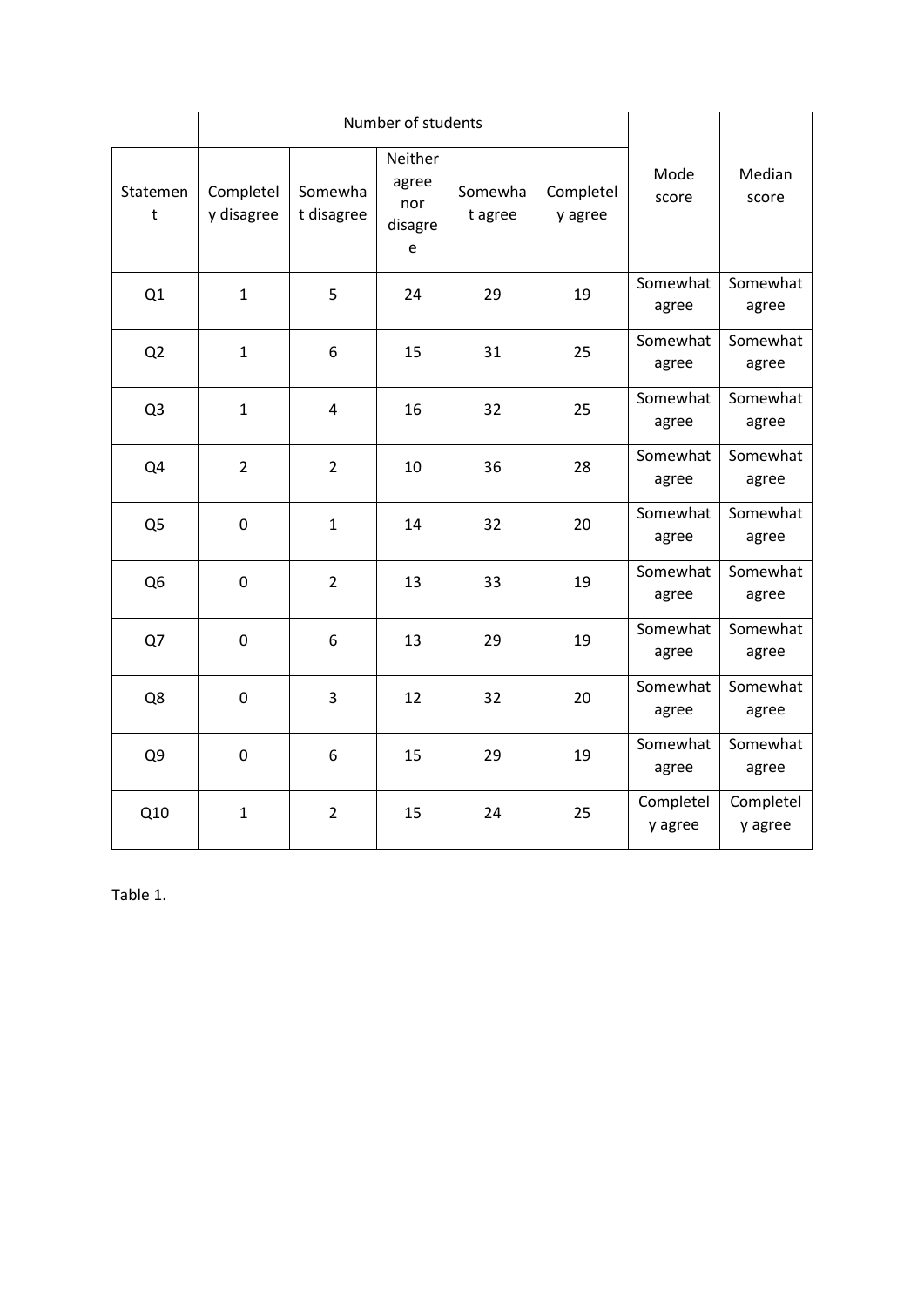|                                                                                                                                                       | Q1 Today's Round will<br>help me work better<br>with my colleagues | Q3. Today's Round<br>has given me<br>confidence in handling<br>non-clinical aspects of<br>care | Q7. Today's Round<br>has given me a greater<br>awareness of<br>improving teamwork,<br>connectness and<br>communication |
|-------------------------------------------------------------------------------------------------------------------------------------------------------|--------------------------------------------------------------------|------------------------------------------------------------------------------------------------|------------------------------------------------------------------------------------------------------------------------|
| Q5. Today's Round<br>has me greater<br>understanding of how<br>expressing thoughts,<br>questions and feelings<br>would help me                        | $\rho = 0.49$<br>P < 0.0001                                        | $\rho = 0.68$<br>P < 0.0001                                                                    | $\rho = 0.54$<br>P < 0.0001                                                                                            |
| Q6. Today's Round<br>has given me greater<br>understanding of how<br>giving and receiving<br>support is beneficial<br>and helps us feel<br>valued     | $\rho = 0.55$<br>P < 0.0001                                        | $\rho = 0.68$<br>P < 0.0001                                                                    | $\rho = 0.65$<br>P < 0.001                                                                                             |
| Q8. Today's Round<br>has given me greater<br>awareness of the<br>importance of<br>attentiveness to social<br>and emotional aspects<br>of patient care | $\rho = 0.50$<br>P < 0.0001                                        | $P = 0.59$<br>P < 0.0001                                                                       | $\rho = 0.59$<br>P < 0.001                                                                                             |

Table 2.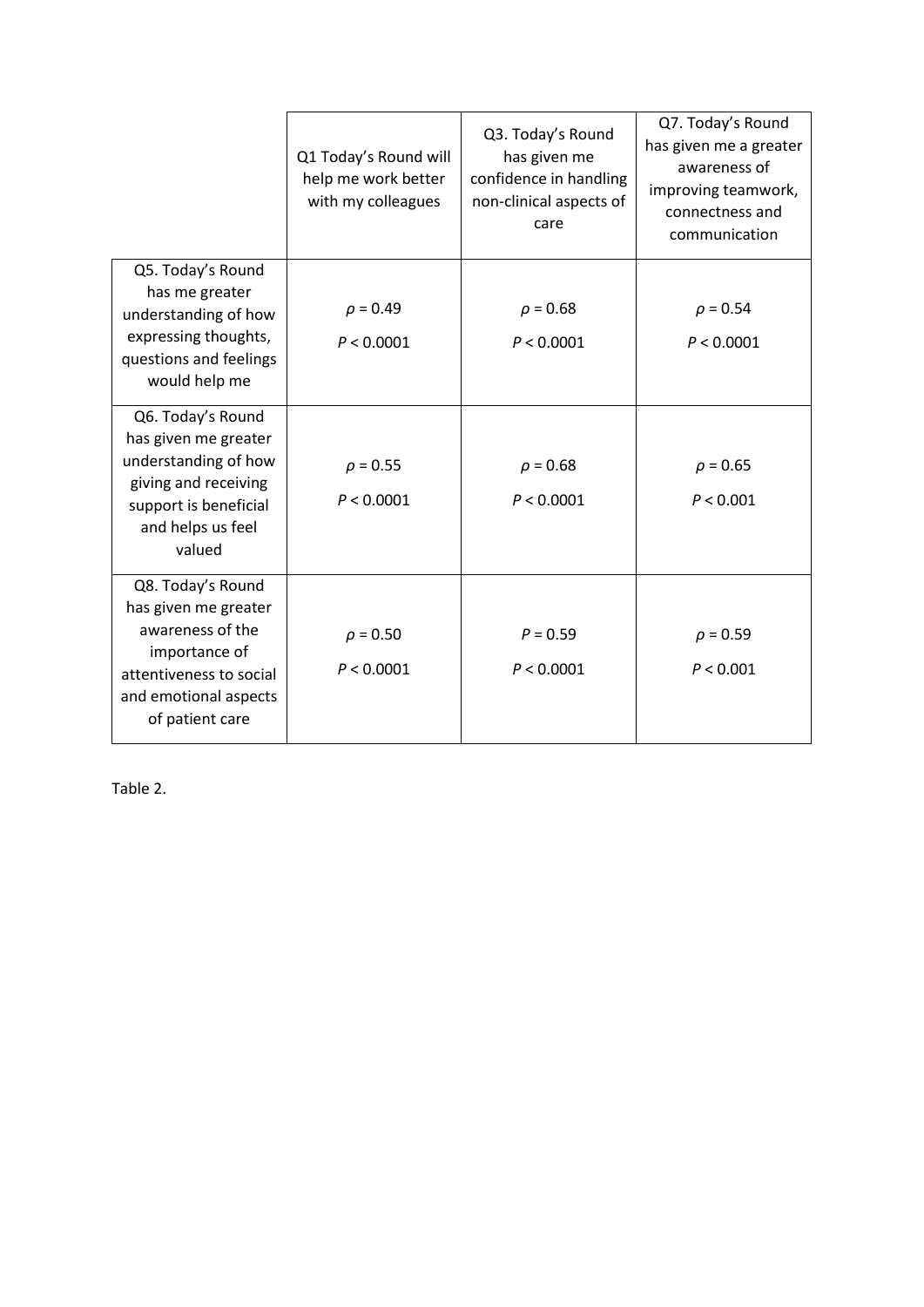|                                                                                                                                                             | Q2. In today's<br>Round I have<br>gained<br>knowledge that<br>will help me care<br>for patients. | Q4. Today's<br>Round has given<br>me greater<br>awareness in<br>handling<br>sensitive issues. | Q9. Today's<br>Round has given<br>me an awareness<br>of increased<br>feelings of<br>compassion<br>towards<br>patients. | Q10. Today's<br>Round has given<br>me a greater<br>understanding of<br>the importance of<br>empathy with<br>patients as<br>people. |
|-------------------------------------------------------------------------------------------------------------------------------------------------------------|--------------------------------------------------------------------------------------------------|-----------------------------------------------------------------------------------------------|------------------------------------------------------------------------------------------------------------------------|------------------------------------------------------------------------------------------------------------------------------------|
| Q5. Today's<br>Round has me<br>greater<br>understanding of<br>how expressing<br>thoughts,<br>questions and<br>feelings would<br>help me                     | $\rho = 0.68$<br>P < 0.0001                                                                      | $\rho = 0.72$<br>P < 0.0001                                                                   | $\rho = 0.66$<br>P < 0.0001                                                                                            | $\rho = 0.63$<br>P < 0.0001                                                                                                        |
| Q6. Today's<br>Round has given<br>me greater<br>understanding of<br>how giving and<br>receiving support<br>is beneficial and<br>helps us feel<br>valued     | $\rho = 0.68$<br>P < 0.0001                                                                      | $\rho = 0.61$<br>P < 0.0001                                                                   | $\rho = 0.63$<br>P < 0.001                                                                                             | $\rho = 0.68$<br>P < 0.001                                                                                                         |
| Q8. Today's<br>Round has given<br>me greater<br>awareness of the<br>importance of<br>attentiveness to<br>social and<br>emotional aspects<br>of patient care | $\rho = 0.59$<br>P < 0.0001                                                                      | $\rho = 0.58$<br>P < 0.0001                                                                   | $\rho = 0.54$<br>P < 0.001                                                                                             | $\rho = 0.61$<br>P < 0.001                                                                                                         |

Table 3.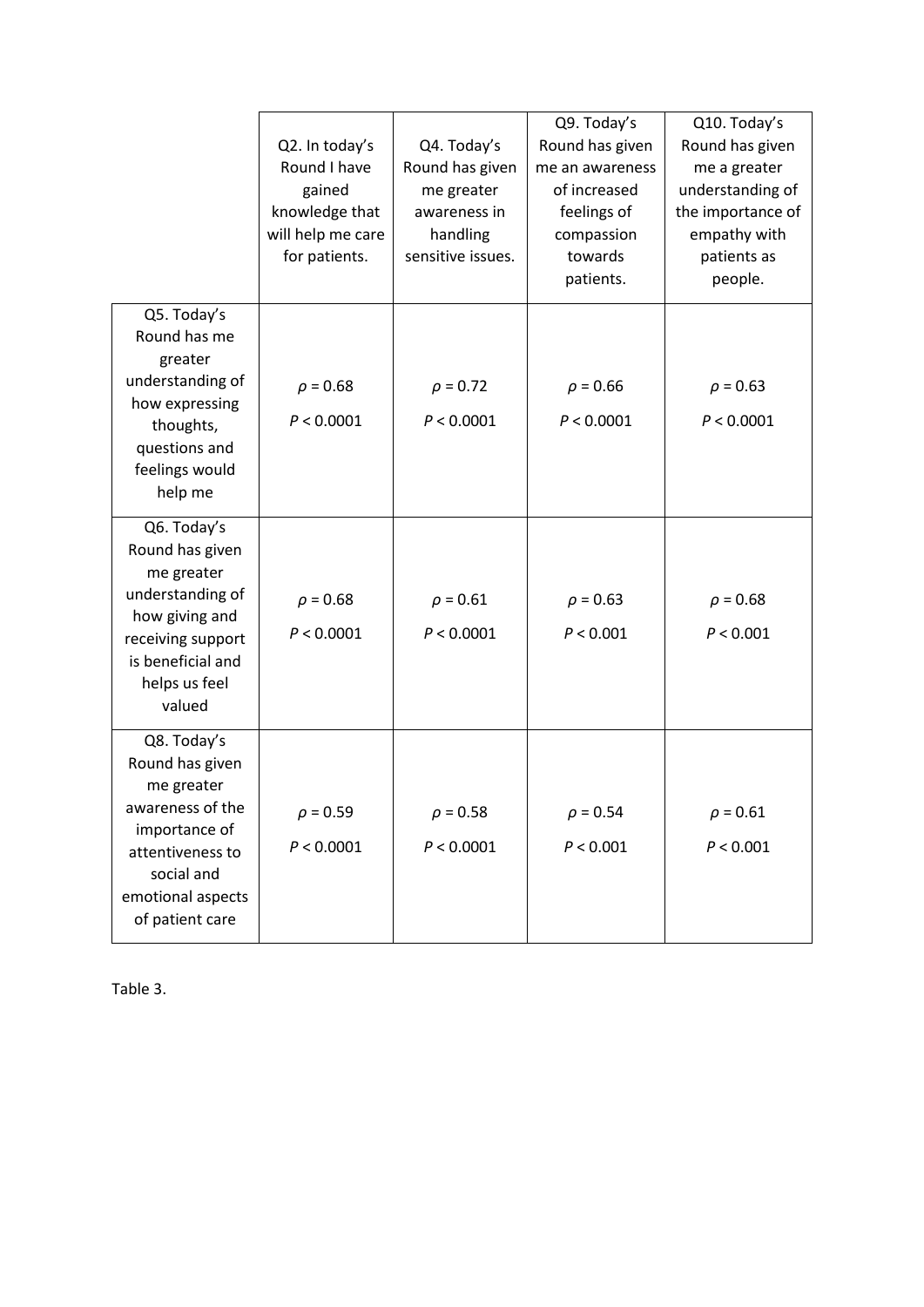**From:** bmcproductionteam1@spi-global.com <bmcproductionteam1@spi-global.com> **Sent:** 12 August 2020 10:45 **To:** Claire Stocker <claire.stocker@buckingham.ac.uk> **Subject:** Confirmation mail for Article 10.1186/s12909-020-02199-x

# This email originated outside of the University of Buckingham. Unless you recognise the sender, and know the content is safe, do not click any links or open attachments. Please contact the IT Services Helpdesk if you have any concerns about the content of this email.

Journal: BMC Medical Education DOI: 10.1186/s12909-020-02199-x Title: Assessing the benefits and usefulness of Schwartz Centre rounds in second-year medical students using clinical educator-facilitated group work session: not just "a facilitated moan"! Dear Author,

Your corrections have been submitted successfully. We will now process the corrections and finalize your work for publication. Please note that no more corrections may be submitted.

Auto Generated Email. Springer Nature Corrections Team